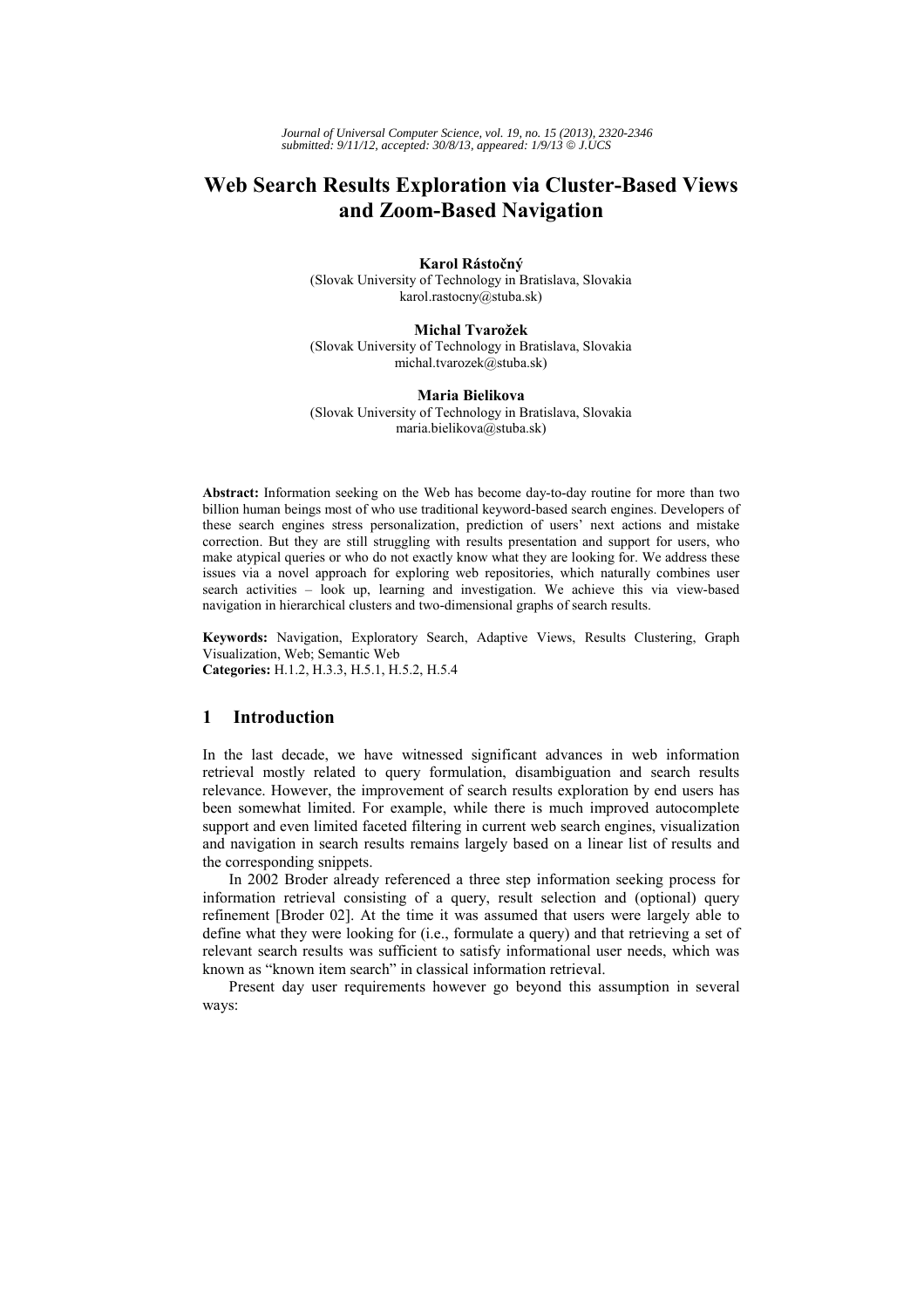- *Users are not able to exactly formulate what they are looking for in advance* (i.e., when formulating their query). This has been shown by the number of short and ambiguous queries and the many query modifications needed to actually find satisfactory results [Jansen et al. 00];
- *Finding a set of relevant results (e.g., web pages) is by far not sufficient* to accomplish most present day tasks. Specifically for informational queries, it is necessary for users to learn and/or understand the discovered information. This shift in end-user perception of search was coined as *Exploratory search* by Gary Marchionini in 2006 [Marchionini 06].

Users typically focus on three aspects (steps) when exploring search results returned by a search engine:

- 1. *They identify whether a query modification is necessary and what modification it should be.* For this, users quickly glance over the search results to verify whether they correspond to their expected information need or not;
- 2. *They gain a broader understanding of the discovered results space, its scope and contents.* This usually occurs once search results seem to satisfy the user's information need and need to be examined more closely to either gain an understanding of what is out there (e.g., user wants just an overview of the 'domain') or select specific results for further exploration (e.g., user needs to know the details about something);
- *3. They gain a deeper understanding of something specific.* Once users select a specific search result, they may want to learn as much about it as possible, or just look for a specific bit of information contained in the result description. This typically results in a navigational session where a user explores a single search result and information associated with it.

Work has been done on all three aspects of search results exploration; most real-world advances however focus on query modification support, disambiguation and better search results relevance [Carpineto and Romano 12]. We aim to improve search results exploration support for acquiring an overview of the results space by presenting the discovered relations and properties of individual search results.

In this paper we propose a novel approach to search results exploration that utilizes a hierarchy of adaptive views on search results, among which users can navigate by zooming via the mouse wheel and double-clicking. This way, we naturally interconnect user search and browsing activities while supporting all three of the aforementioned results exploration goals.

We describe current search results overview navigation approaches and details of exploration approaches in section 2. Our approach is described in section 3 along with its application in the image exploration domain in section 4. We present our evaluation in section 5 and discuss findings and outline future work directions in section 6.

## **2 Search Results Overview and Exploration**

The creation of and interaction with search results overviews are crucial parts of the information retrieval process, since such processes present the majority of information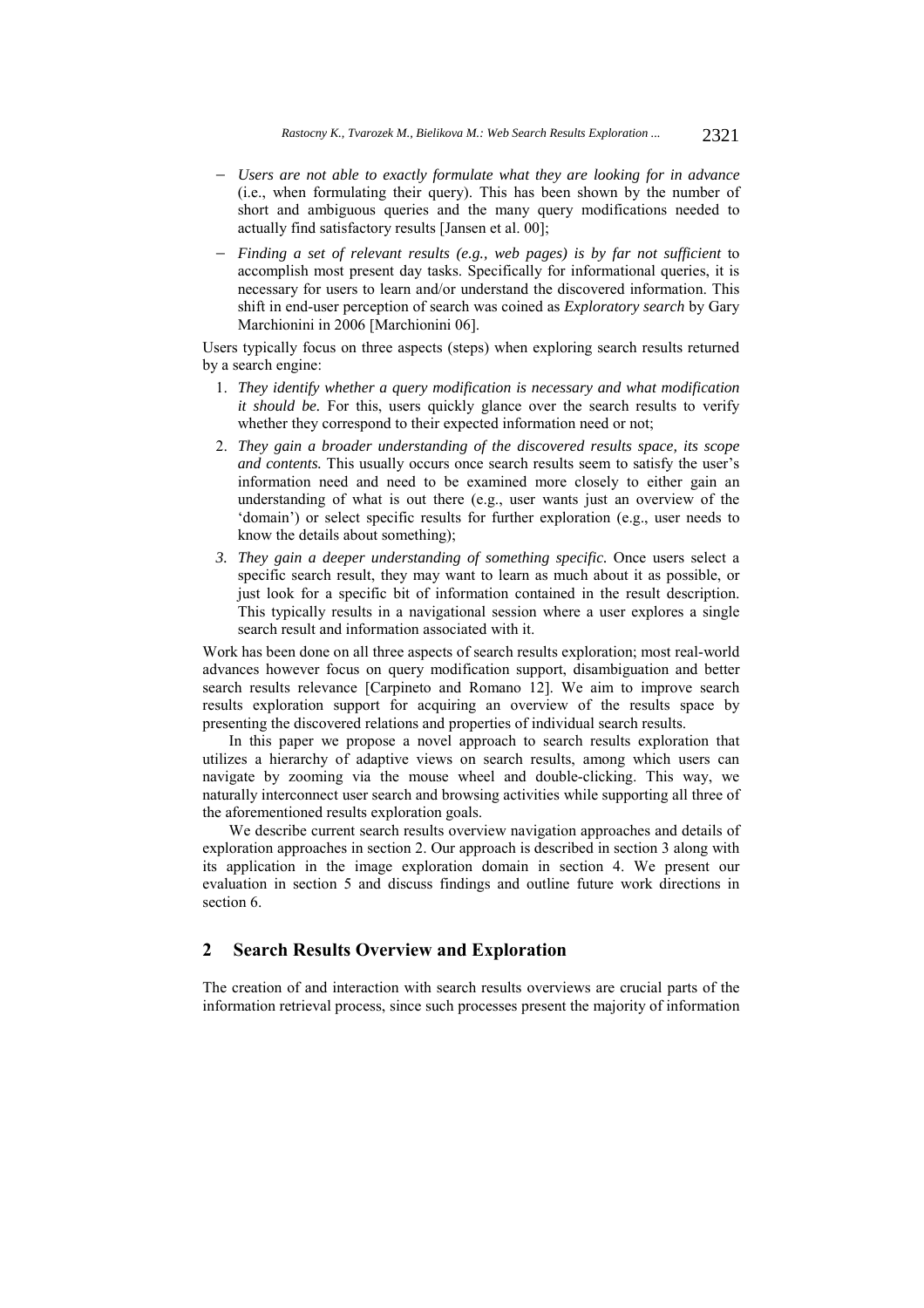#### 2322 *Rastocny K., Tvarozek M., Bielikova M.: Web Search Results Exploration ...*

to users during a search session. After identifying suitable search results in a results overview, users typically proceed to explore individual search result details. Existing results overview and result detail view approaches can be viewed from these perspectives:

- *Generation* how are data and metadata about results organized to generate the overview;
- *Visualization* how are the data and metadata visualized to provide users with maximum information while minimizing information overload;
- *Interaction* how, if at all, can users interact with the results overview.

#### **2.1 Generation of Results Overview and Result Views**

The capabilities of search results overviews depend on the amount of metadata available for their generation. These can range from large heterogeneous spaces, like the Web, to closed, highly structured relational databases in digital libraries with strong semantics. Based on these properties we distinguish three main types of data:

- *Structured data* consist of a thorough interlinked metadata structure associated with primary resources (i.e., images, multimedia, or even web pages). They are most often found in digital libraries or relational databases (that can have a webbased frontend) or in the Semantic Web. Structured data can be visualized by attractive hype graphs [Lanzenberger et al. 10], used for results overview personalization [Tvarožek and Bielikova 10], etc.;
- *Semi-structured data* usually consist of unstructured data for which some metadata are available that provide a makeshift structure or simple organization of the data based on some common attributes. Semi-structured data are often found in the open web (e.g., in form of folksonomies, tags, ratings, etc.) or in less organized relational databases. Examples of metadata for web pages include tags, recency and file type; for images attributes such as resolution, content type and creation date/time/place. One possibility how to use web page metadata (e.g., clicks streams logs) is personalized re-ranking search results [Ahmed et al. 09];
- *Unstructured data* typically include *generic web pages and/or plain multimedia content* (images, audio or video) where little to no metadata is available. Without metadata, plain content can be presented only in its raw form. This problem is addressed via multiple metadata mining techniques e.g., ontology learning [Hazman et al. 11].

Similarly to the generation of a results overview, the generation of views for exploring individual search result details depends on their content type and the amount of available metadata:

- Individual results in *unstructured data* are typically explored via content type specific viewers (e.g., web browser, image viewer, video player). Exploration of results usually corresponds to next/previous style navigation or in case of interconnected web pages to browsing hyperlinks;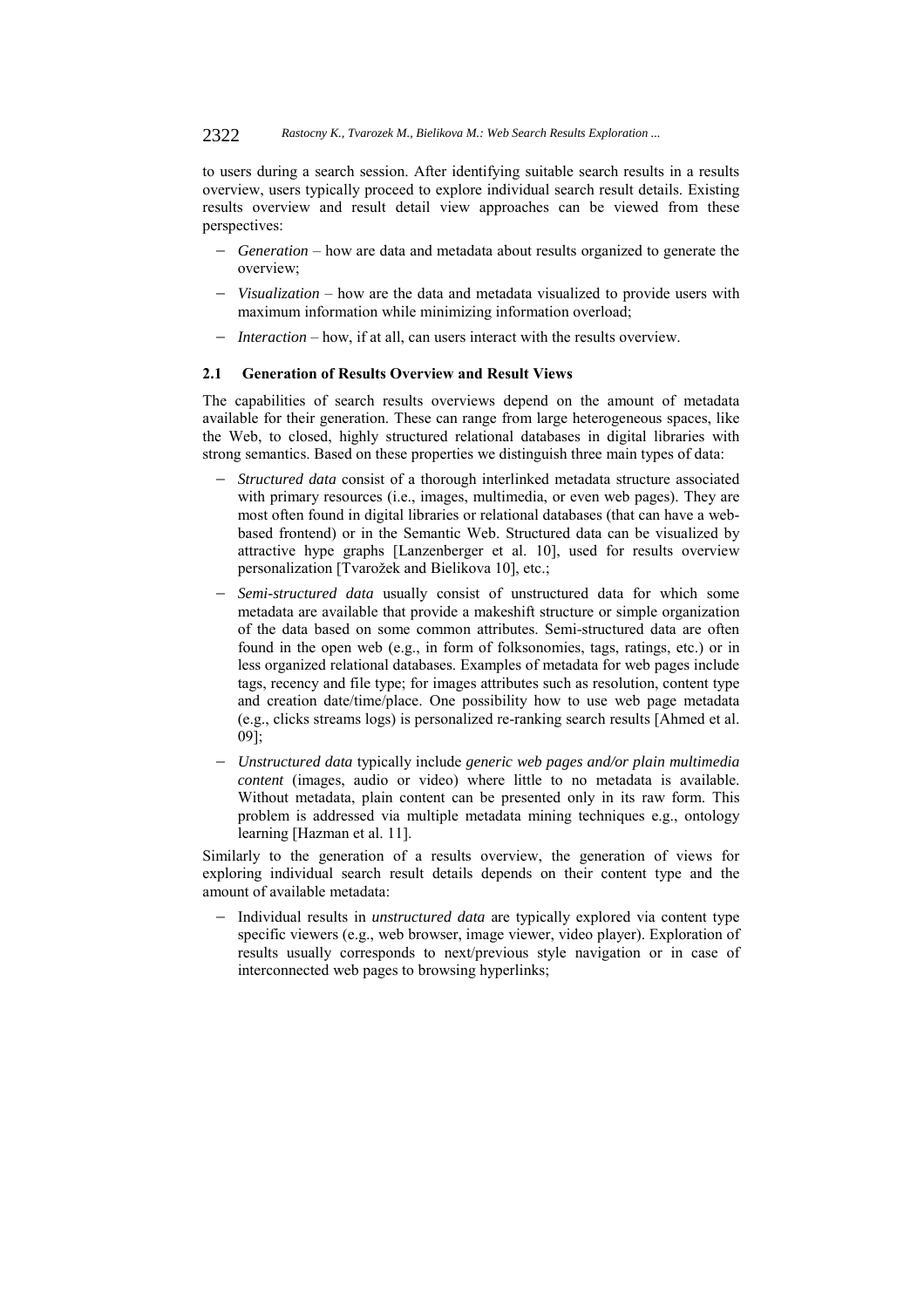- Browsers of *semi-structured data* take advantage of limited metadata availability to provide improved visualization and browsing of content. This often includes rendering of the actual content and an additional table-based visualization of result attributes via label/value pairs. Where attribute semantics are known, specialized visualizations are used to provide more intuitive interaction (e.g., map-based visualization of GPS coordinates) or links to other related content (e.g., other images at that location) [Berners-lee et al. 06];
- Exploiting metadata available in *structured data* browsers often initially shifts focus from the actual content (text/images/etc.) to exploration of the associated metadata and switching to specialized content browsers once the desired content has been located. This enables the creation of advanced browsers taking advantage of the metadata to create for example cluster-based, graph-based or map-based views of result properties and relations.

Since our interest is the use of metadata to improve search result exploration, we do not go into detail of content type specific image/video/audio and web browsers for unstructured data and focus on approaches for semi-structured and structured data.

One must note that any kind of interlinked structured data is essentially a graph structure usually with nodes corresponding to entities and edges corresponding to relations respectively. An example relationship in the audio domain might be "Ludwig van Beethoven" *isComposerOf* "The ninth symphony". This is analogous to a triplet in the Semantic Web, where "Ludwig van Beethoven" corresponds to the subject, *isComposerOf* to the predicate and "The ninth symphony" to the object. Moreover, the Semantic Web often explicitly defines a meta-layer above the actual data in terms of classes (e.g., *Composer* or *Composition*) and properties (e.g., *isComposerOf*).

#### **2.2 Visualization of Results Overview and Result Views**

Currently, most search engines employ text-based visualization of search results where text or other (meta)data corresponding to individual results are rendered in lists or tables. Advanced or experimental search modes sometimes use graphical visualization of search results via maps, graphs, histograms etc.

The most used text-based search result overview visualizations include:

- *List-based result overviews* used by most keyword-based web search engines like Google or Bing. These are displayed as linear paginated lists of search results usually containing short snippets of text from target web sites. The ranking of results mostly defaults to 'relevance' and cannot be changed;
- *Table-based result overviews* used by many database driven search engines (e.g., in online shops) where results are shown in a paginated table of search result attributes. Ranking is usually based on popularity or other attributes of the results (e.g., price, availability);
- *Facet-based results overviews* used by advanced faceted browsers that in addition to traditional list-/table-based search results overviews include a set of facets that describe the attributes of the entire results set and not just the first page of results as in previous approaches. The facets correspond to a faceted (multidimensional hierarchical) classification of the information space and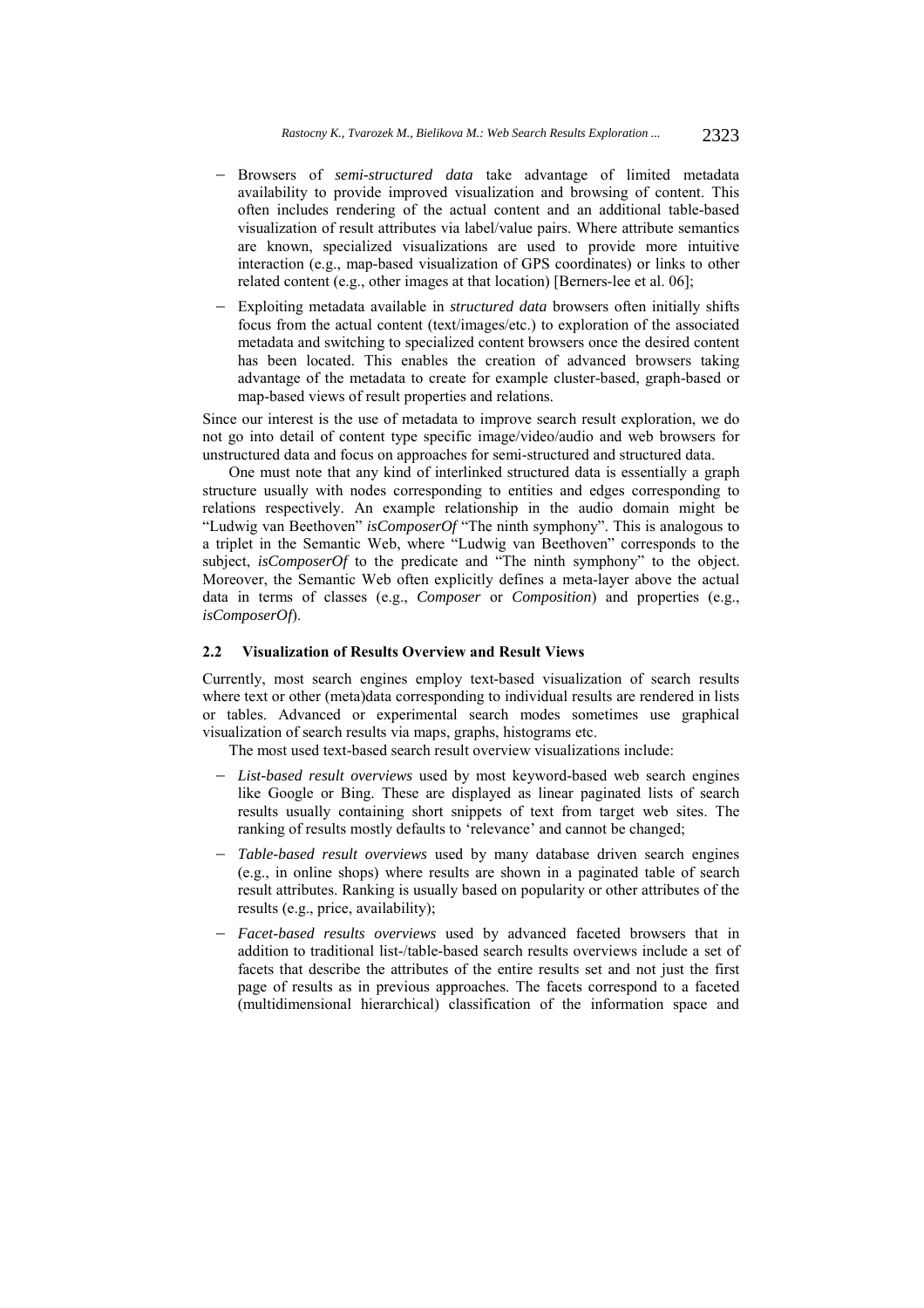enable users to gain an overview of the entire results set and further refine the query simultaneously [schraefel et al. 06].

Graphical search results overview visualizations include:

- *Map-based results overview*s used for visualization of geographical data (e.g., hotel locations in Booking.com, photo geo-tagged in Panoramio) or to show aggregated data or distributions for entire regions;
- *Histogram-based results overview*s used to visualize distributions of search results attributes or time-based data (e.g., publication download counts over time). A special type of histogram-based results overview is provided by faceted browser – Elastic lists [1], which visualize weight proportions of facet values [Stefaner et al. 08];
- *Cluster-based results overviews* show groups and hierarchies of results graphically (similarly to facets, which do the same via text). These groups are obviously predefined by domain expert (e.g., in case of Pivot project [2]) or built by clustering algorithm from results metadata (e.g., from keywords extracted from snippets provided by search engines in case of IGroup [Jing et al. 06], or Yippy [3]).

Different results overviews are often combined together to give users different views on results. The VisGets system [4] displays these visualizations (list-based, tag-based, map-based and histogram-based results overviews) in one view. VisGets coordinates user actions in all overviews, while it visualizes dependencies among overviews by highlighting of affected results in the other overviews [Dörk et al. 08]. Bozzon, et al. choose a different approach and present different results overviews in separate specialized tabs [Bozzon et al. 11]. This visualization hides some details from users, but decreases information overload allowing users to select the type of information they want to see.

While results overviews visualization can be customized for specific domains, an exploration of a single search result is most often performed in one of these ways:

- *Table-based visualization*, which renders flat textual label/value pairs of result attributes. Extensions to this approach include the generation of links to related resources in values where applicable or the expansion of values into visualizations of associated resources effectively resulting in a nested table of label/value pairs. Information overload occurs for results with many attributes or relations or when too many values are expanded;
- *Graph-based visualization*, which natively renders the aforementioned graph structure as a set of nodes and edges. The view usually starts with the explored search result in the center showing only its attributes (either as edges to literal nodes, inside the center node itself or as a tooltip) and relations (as edges to other unexpanded nodes). Users can expand additional nodes, compare resources and pan the view to shift focus to other resources. However, graph-

l

<sup>[1]</sup> http://well-formed-data.net/archives/54/elastic-lists

<sup>[2]</sup> http://www.microsoft.com/presspass/features/2010/feb10/02-11pivot.mspx

<sup>[3]</sup> http://search.yippy.com

<sup>[4]</sup> http://innovis.cpsc.ucalgary.ca/Research/VisGets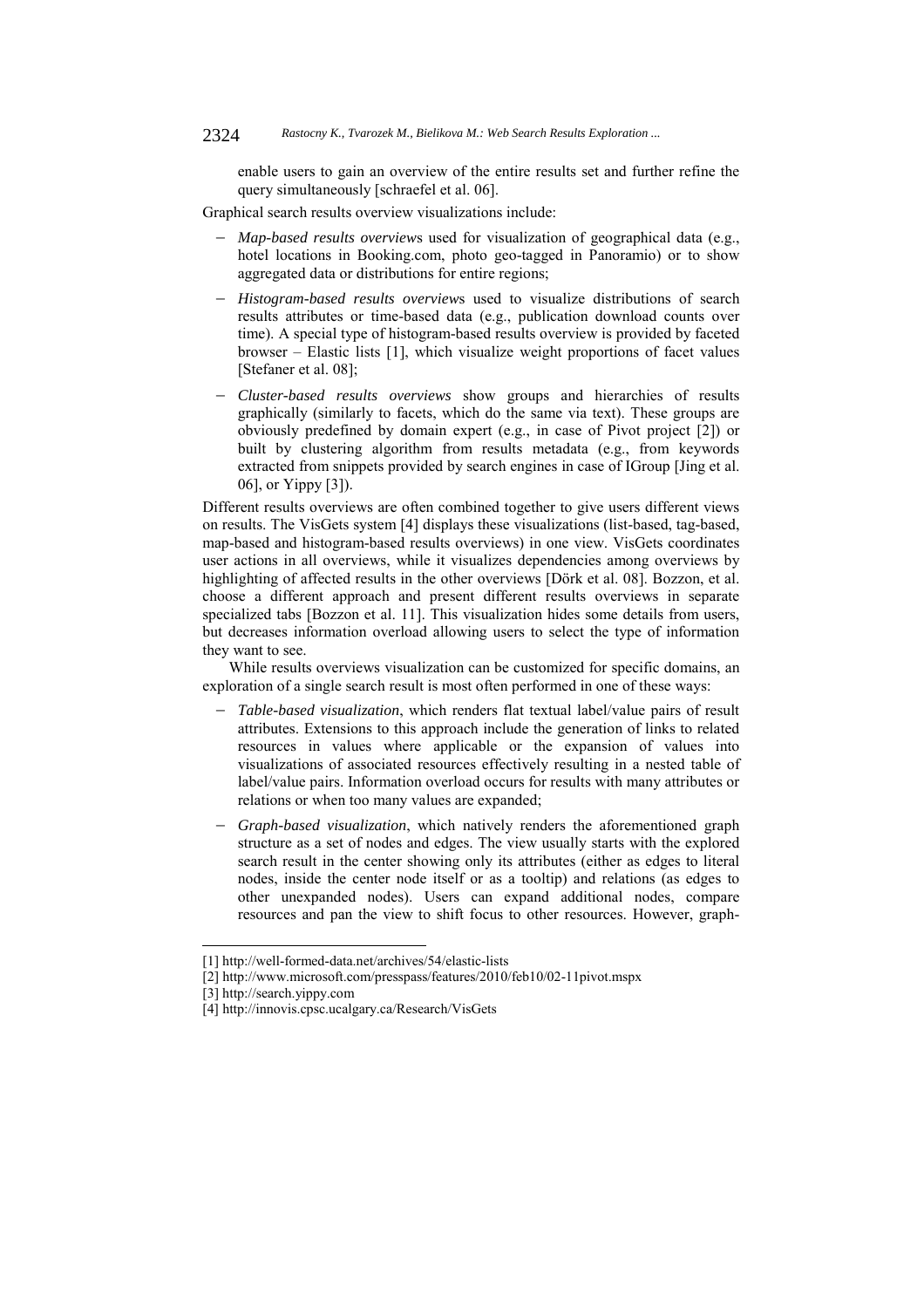based views often quickly become too complex due to information overload and node layout issues. Moreover orientation support albeit crucial is often limited as the view can rearrange itself to accommodate new nodes confusing users. To counteract information overload, nodes are sometimes hierarchically clustered resulting in c*luster-based visualization* that groups similar nodes at different levels of abstraction [Herman et al. 00].

## **2.3 Interaction with Results Overviews and Result Detail Views**

Historically, the interaction with search results was virtually non-existent and limited to selecting a result for further exploration (i.e., clicking it). Exploratory search approaches as well as interactivity of Web 2.0 and social applications extended the interaction options to include:

- *Selection* the generic interaction option to select a result for further exploration;
- *Rating* the possibility to rate a result thus giving feedback about its perceived value to the user and ideally usefulness for others. This interaction is most often implemented in browsers of homogenous content as e-shops or video portals;
- *Previewing* the option to preview more (relevant) information about the result without actually having to select and explore it manually. Previewing of a result is usually mapped to the 'mouse over' action, when a control with detailed information about a result is displayed (e.g., Google Images);
- *Refinement* the option in faceted browsers to further refine the current results set via facets. For example, some keyword-based search engines also include faceted refinement of results via additional metadata (e.g., freshness) or based on search type (e.g., image, shopping). In more database-driven applications (e.g., online shops) faceted refinement of results is often possible based attributes of search results as well as other metadata.

Each of search results visualizations can optionally be augmented with previews of the actual content such as image thumbnails or video screenshots, and data type specific visualizations of location (maps) and time (calendars/timelines). Typical interaction options include:

- *Scrolling and panning* horizontal movement in the visualized information space at a constant abstraction level to explore other related resources;
- *Node/cluster expansion/collapsing* vertical movement in the visualized in formation space either providing more or less details about particular resources;
- *Zooming* changing the scope of the visualized information to get a better overview of the entire visualized information space typically without changing the level of abstraction.

User interaction with the aforementioned search results visualizations consists of successive steps comprising a combination of scrolling/panning, expansion/collapsing and zooming in/out until users satisfy their information need. But most of these visualizations are independent, narrowly focused on specific type of information so their usage for seeking different types of information is ineffective and uncomfortable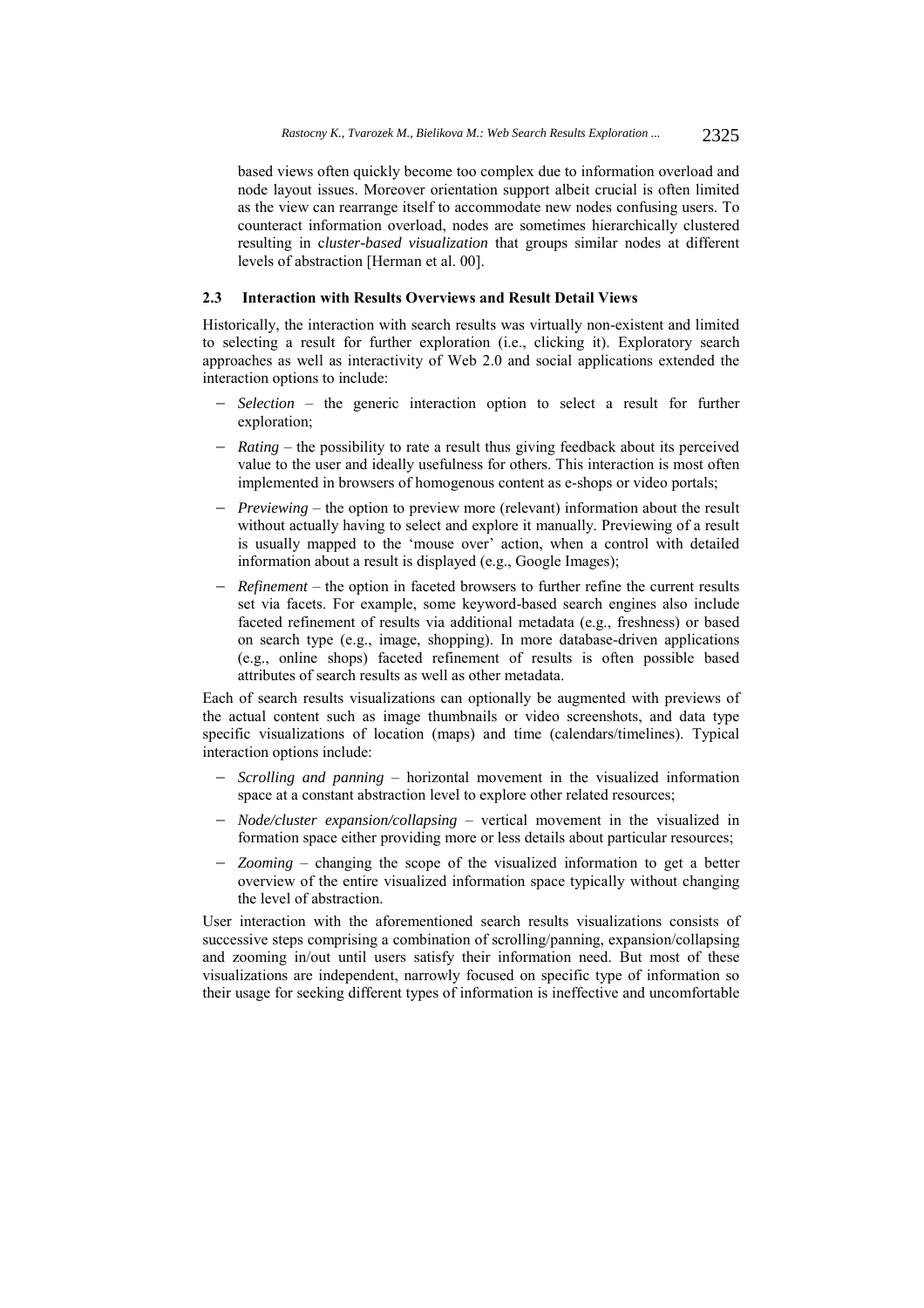for users. If visualizations support adaptive interoperability and natural switching of different views on explored information, one tool will almost completely cover all possible types of desired information and almost all user specific seeking strategies.

These visualizations could be naturally interconnected by zooming, whereby users' zooming activities lead to new views with a different granularity of the presented information. Zooming activities are already often used in different information systems, but still for switching or enrichment of views aimed to same goals. E.g., by zooming into a place on the map, continents view is firstly switched to more detailed landscape view with added smaller rivers and roads and after next zoom in, photos from the zoomed on place are displayed.

## **3 Zoom-Based Results Navigation**

We combine the aforementioned visualization and interaction approaches into a single navigation paradigm to improve overall user experience during search results exploration. We integrate two core visualizations into the proposed navigation paradigm which reflects users' actions during search session:

- 1. *Visualization of search results* helps user orientation in a set of results provided by a search engine;
- 2. *Visualization of related results* allows users to explore detailed information.

Users seamlessly navigate between these views via zoom which is performed via the mouse wheel and zoom-in/out buttons like in map or photo viewers, which are already familiar to many users. This makes it easy for users to identify the desired results in a set of results provided by a search engine and find out more detailed information about the identified result and about results related to it.

The main idea of interconnecting search results overview and exploration into one paradigm, in which users use the same interaction principles, is better supporting domain exploration and learning. Thus users find the initial result whose features partially satisfy the user's requirements via the visualization of search results. Thereafter the visualization of related resources allows users to naturally learn and understand its unknown or more obscure features and also helps users to find more satisfying results.

## **3.1 Visualization of Search Results**

Users often refine their queries after quick inspection of the provided results in the first page of a search engine. They repeat this refinement until they discover a suitable result or they give up on the search session [Levene 10]. Users' success and spent time depend on their understanding of the results, which is markedly influenced by the form of results presentation. Since it is not possible to present all results to users, we present results clustered into hierarchical clusters. To preserve readability, we allow up to nine clusters in one level based on the general rule – seven, plus or minus two items [Miller 56].

Clusters are built by standard clustering algorithms (e.g., c-means algorithm). First, properties of results used for computing the similarity of results and for labeling of clusters must be specified. For unstructured data keywords are often used and can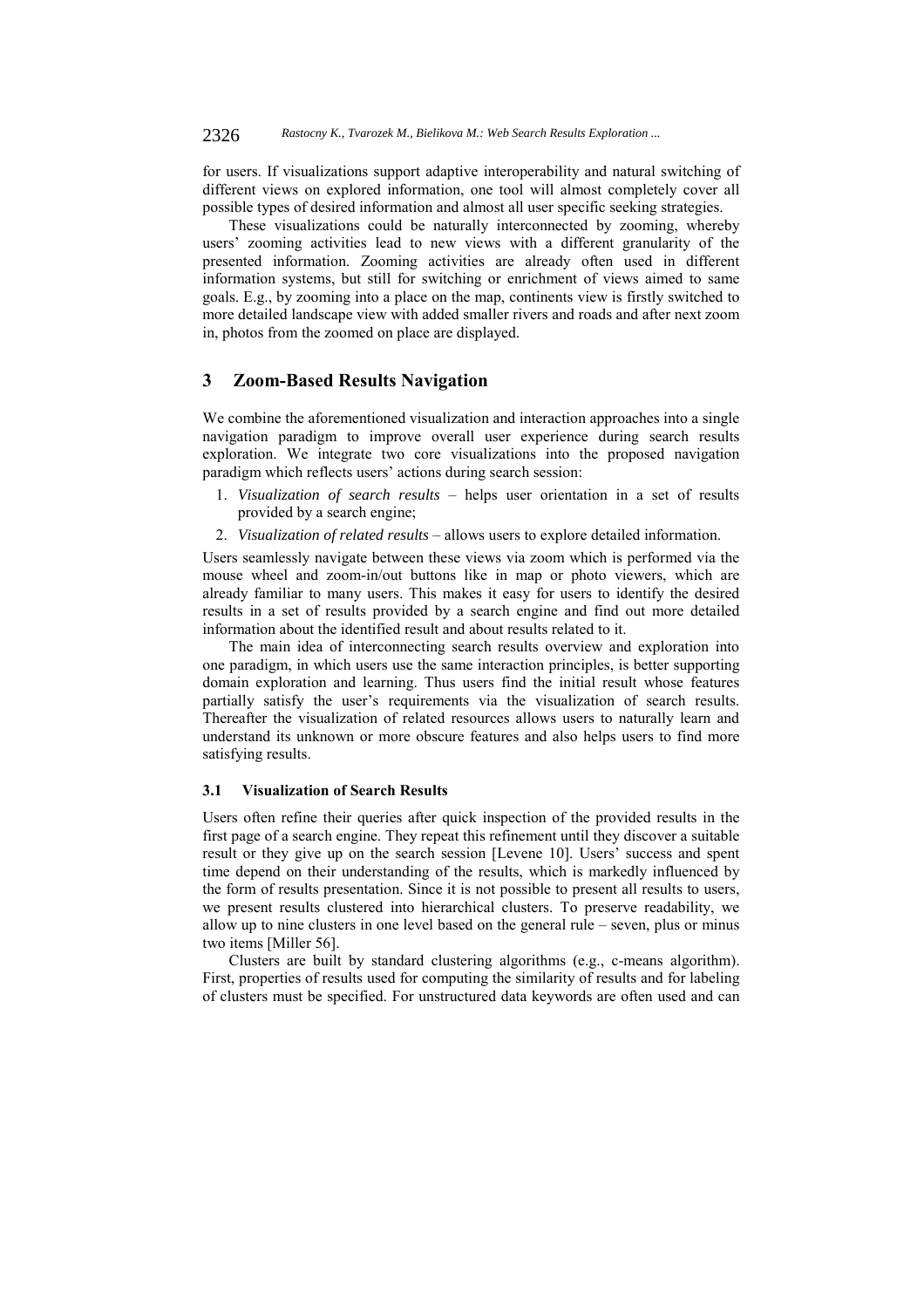be extracted from snippets [see section 2.2]. Our clustering approach for structured data is described in section 4.1.2. It works reasonably well also for unstructured data after their enrichment by lightweight semantics (e.g., tags or keywords).

We visualize the created clusters as labeled boxes, in which the most prominent sub-clusters with representative results are displayed [Figure 1]. This visualization allows users to easily and quickly understand clusters without the necessity of looking into clusters. Users can browse results in clusters by zooming into clusters or by double clicking their labels, which shows clusters from next level. If the zoomed in cluster does not have any sub-clusters, all results from the cluster are displayed.



*Figure 1: Examples of a cluster and its sub-clusters visualization generated from a) website results; b) image results of the search query "Visualization"* 

#### **3.2 Visualization of Related Results**

Our cluster-view shows basic information about results, which we deemed insufficient. We address this via the visualization of related results which allows users to explore related results and therefore supports users who seek more details about the discovered result or answers to new questions which arise.

One of the greatest concerns during result exploration is becoming "lost in hyperspace", i.e. losing track of the original purpose of the exploration sessions. To prevent this problem, a user has to know answers to the following questions at each phase of the exploration process [Nielsen 00]:

1. Where am I relative to my initial result?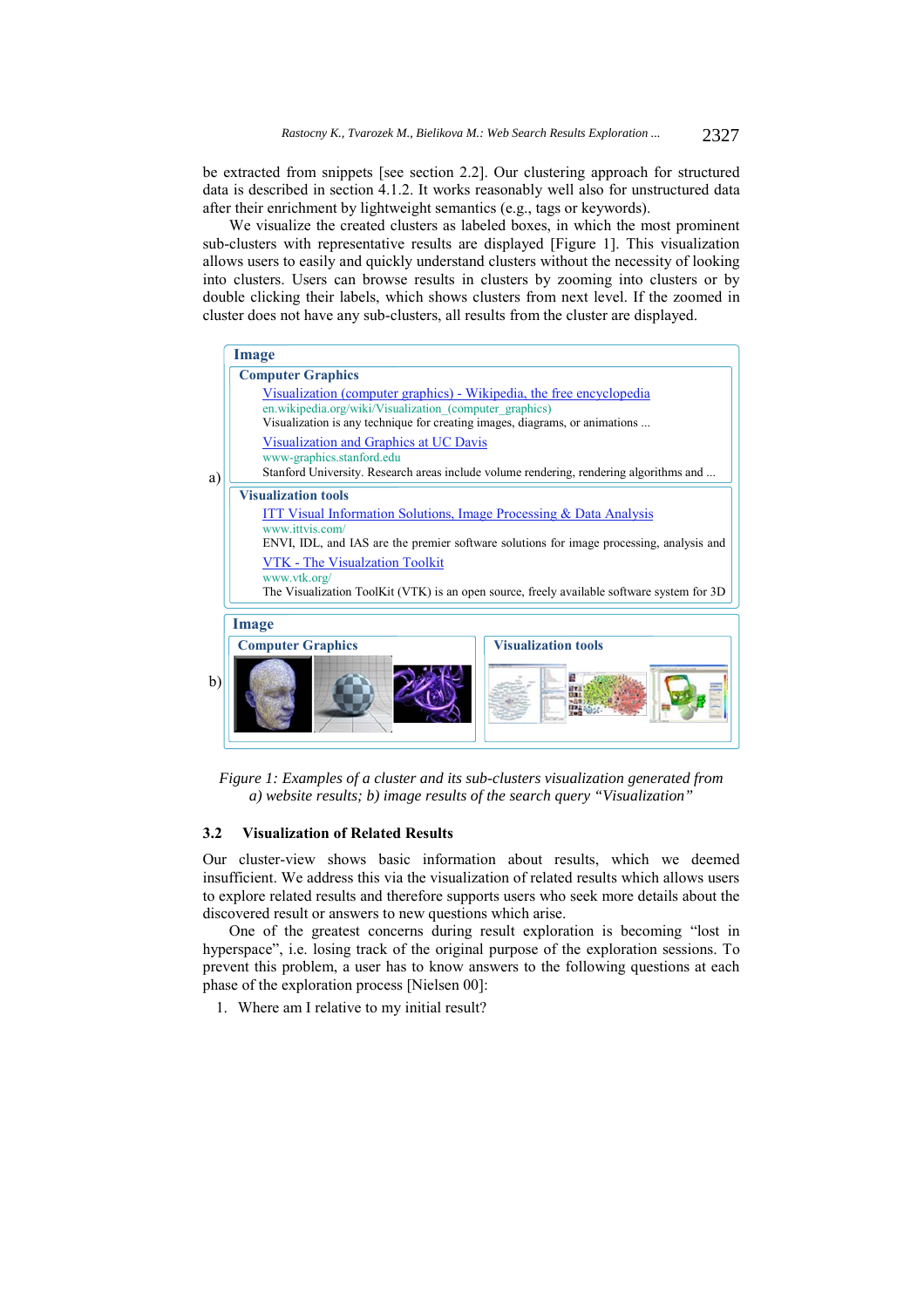#### 2328 *Rastocny K., Tvarozek M., Bielikova M.: Web Search Results Exploration ...*

- 2. Where did I come from and how can I return back?
- 3. Where can I go to now and how can I achieve my goal?

We support exploration of related results via visualization of graphs of related results. At the beginning of an exploration session, the initial result (found within the original set of search results) is displayed in the middle of the graph and related results are displayed around it. As related results we consider e.g. websites linked from the initial web site or results with common properties. Users interact with this graph by zooming into or double clicking on results, while each zoom in action adds related results to the zoomed in result [Figure 2]. The history of users' actions stays visible in this form of navigation, which answers the first two questions. Navigation by graph visualization also displays relations between results thus helping users to better understand the explored information space and answering to the third question.



*Figure 2: Graph visualization of image results. Oriented edges represent sequence of navigation actions, while gray edges represent possible ways how to continue in exploration and black edges represent the user's previous path through the graph* 

Visualizations of graphs often struggle with readability and clarity. These problems are mainly caused by a quick increase of the number of results presented in the graph. Too many displayed results complicate future navigation decisions. We address this by extending simple graph visualization with support of tools that decrease the amount of presented information, make the graph more concise, and help users to decide how to continue in navigation:

- *Node (results) clustering* connects nodes with common incident nodes to one cluster node, what markedly decrease the number of nodes in the graph;
- *Node marking* users can mark nodes with marks that specify whether newly added nodes (results) have to or may not be incident with the marked nodes;
- *Personalization* results, which are likely uninteresting for users in the context of the current navigation session, are automatically filtered out;
- *Next actions recommendation* nodes likely leading to the desired information, are highlighted.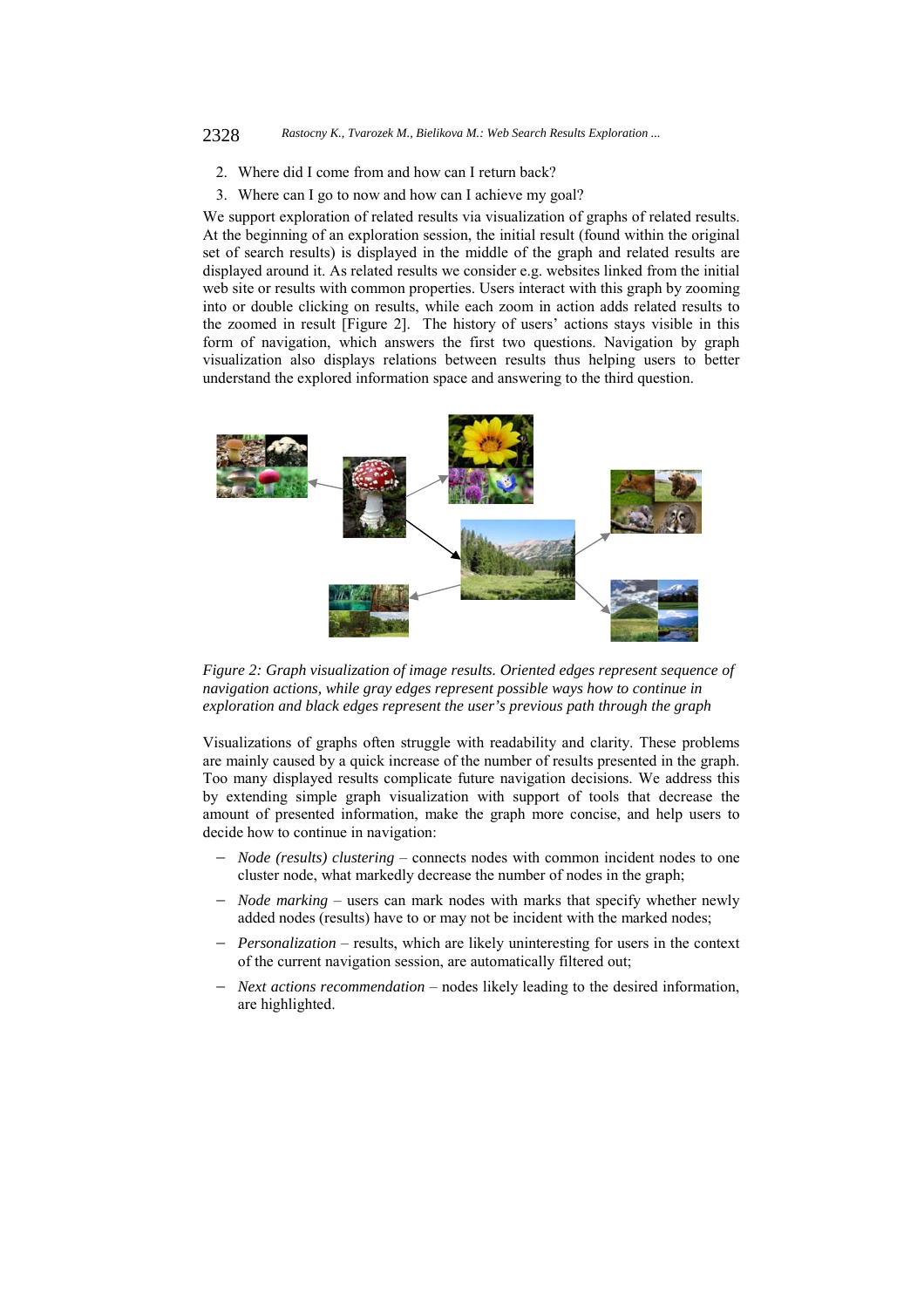## **4 Case Study: Image Exploratory Browser**

We describe an open information space case study for a multimedia ontology. For this case study we employed our faceted browser Factic [Tvarožek and Bielikova 10], which allows users to search in a repository via facets generated from an ontology. We have extended Factic with search results exploration via hierarchical clusters generated from a faceted search results set and with zoom-based navigation [Rástočný et al. 11].

## **4.1 Cluster-Based Navigation**

Factic provides two types of cluster-based navigation. The first type is navigation via facet-based clusters which correspond to facets generated from properties of objects in the ontology. This type of navigation allows users to create and refine facet-based search queries. The second type is navigation via hierarchical clusters of search results, which simplifies search results exploration and understanding for end users.

#### **4.1.1 Facets Generated from the Ontology**

Facets can be generated by fully autonomous approaches based on knowledge extraction from ontologies [Teufl and Lackner 11]. But these approaches often have high time and memory complexity and they need to be re-executed after each modification in ontologies. Therefore Factic provides facet generation as a semiautomatic algorithm, which has to be initialized by a human expert with facets specifications consisting of four templates [Tvarožek 11]:

- A *facet template* specifies the overall type and behavior of the facet and its corresponding pattern in the domain ontology (i.e., how its label is generated and whether its restriction values are ontology instances, classes or a mix of both);
- A *restriction template* defines how individual restrictions in the facet are constructed and mapped onto the domain ontology (i.e., how restriction labels are created and whether a flat enumeration of values or a hierarchical tree of restrictions is to be generated);
- A *query template* describes the mapping of facet restrictions to database queries which are used to filter results to a specific cluster based on the facet (i.e., which domain properties link search results to restrictions and how SPARQL queries are constructed to find results);
- A *visualization and interaction template* binds the facet to the graphical user interface (i.e., defines which GUI controls are used for facet visualization and user interaction; while our prototype employs lists of textual values, other interaction styles include sliders, calendars, maps, tag clouds, etc.).

For example, a simplified informal facet specification might look like this:

 Facet template: *instance facet* based on instances of the class *Author* using the instance property *rdfs:Label* as the user interface label of the facet;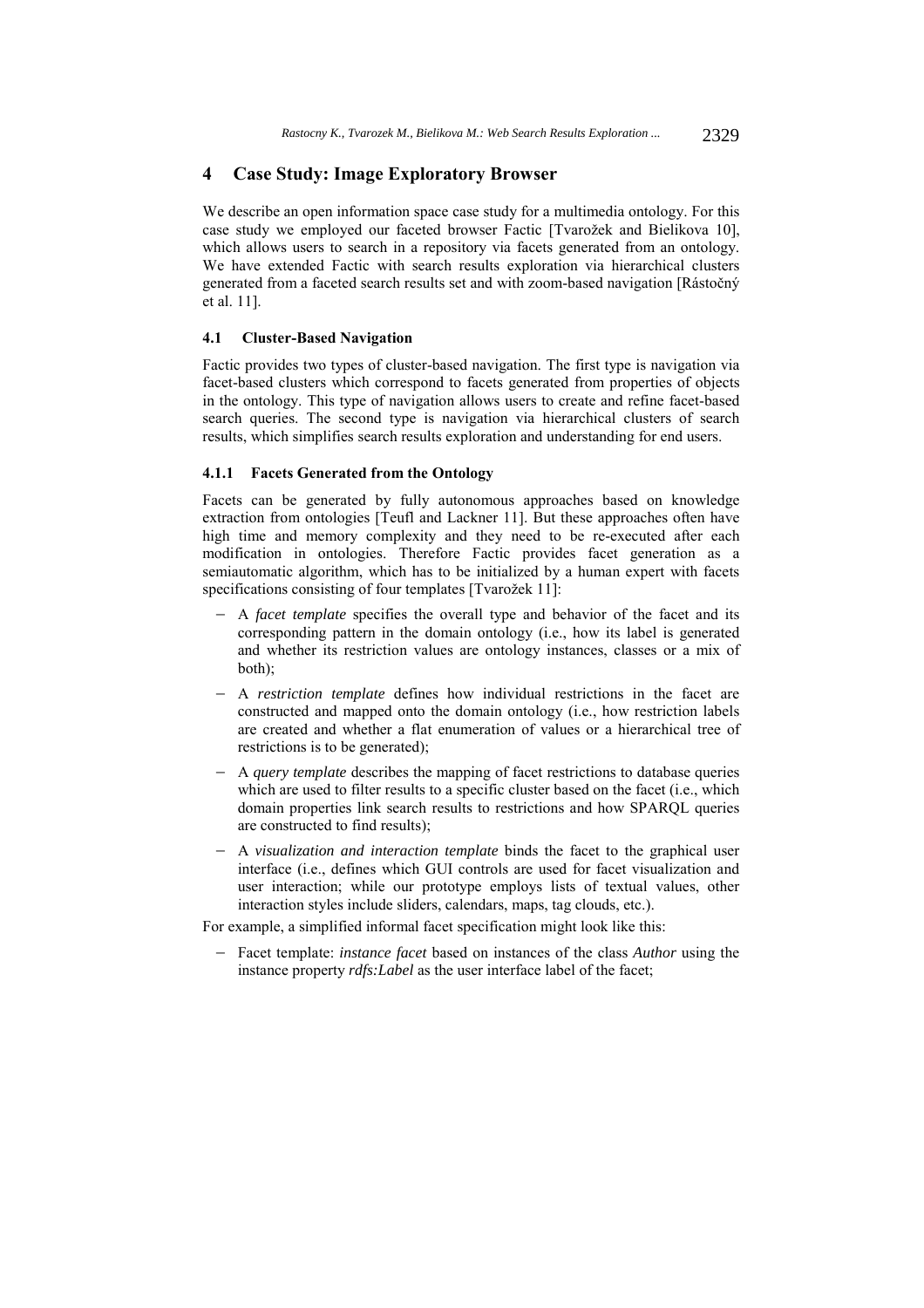- Restriction template: flat instance *enumeration* of *Author* instances (resources associated via *rdf:type* with the class *Author*), use instance property *rdfs:Label*  as the user interface label for facet values (restrictions);
- Query template: *direct relation between search results and restriction* via the property *hasAuthor* (i.e., corresponds to the SPARQL query pattern *{search result} property {restriction}*, e.g. *{search result} hasAuthor {michalTvarozek}*);
- Visualization and interaction template: *list of textual values* (this corresponds to a user control "template" that is fed with data and used in the GUI to interact with the user).

After human initialization (with the abovementioned templates), facets are automatically generated from the underlying ontology and displayed to users. In the case of Factic, we present facets as named lists of values [see Figure 3]. When a user selects a facet value, a new database query is built from the facet's query template by application of the selected value and new set of results is retrieved from the repository. After that, facet value ranges are restricted to values, which are applicable to the new results set.





This search approach always displays relevant search results properties (facets with possible values) and effective search results exploration by selecting facet values [Fagan 10]. But it does not show relations between facets (e.g., how a selection of specific value in one facet affects value in another facet) and examples of results to users.

## **4.1.2 Hierarchical Clusters of Search Results**

Navigation issues of faceted browsing are solved by search results classification into hierarchical clusters, which uses semantic properties of search results to generate clusters and thus does not have to be predefined by domain specialists. We visualize the generated clusters along with results as named boxes with results examples [see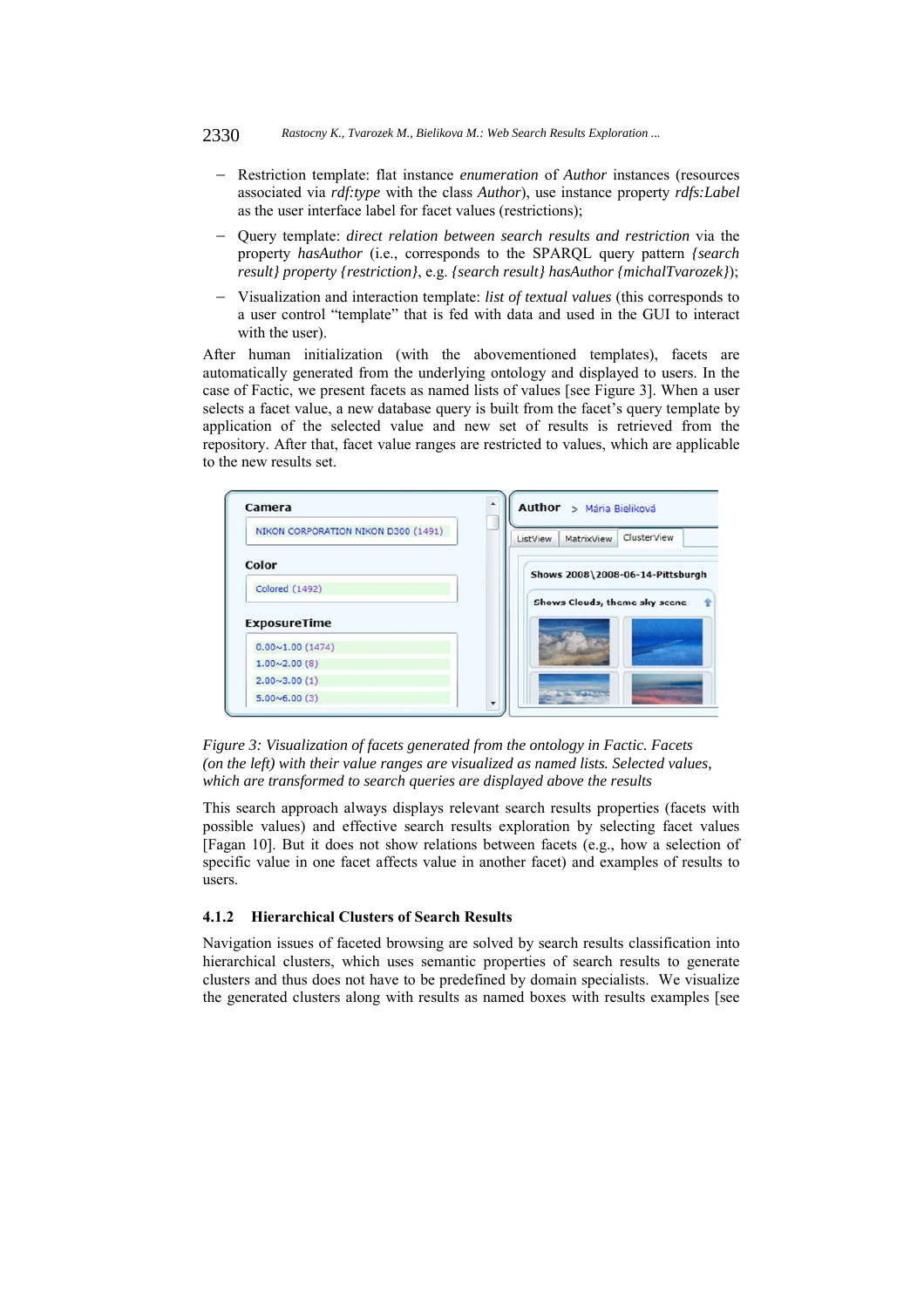Figure 4]. Cluster names are composed from common semantic properties of results in a cluster and most representative results are used as examples. To improve overall readability, we also present four most valuable clusters from the next level. When users double click on a cluster, clusters for the next two levels are displayed.



*Figure 4: Visualization of hierarchical clusters. Each box represents one cluster. Nested boxes represent clusters from lower levels of hierarchy* 

We generate the cluster hierarchy via a customized algorithm based on the hierarchical-hyperspherical divisive fuzzy c-means algorithm (H2D-FCM) [Bordogna and Pasi 09]. We chose the hierarchical fuzzy algorithm for two main reasons:

- It can quickly classify results into clusters in the first levels, which are presented to users and calculate clusters for deeper levels, while users are exploring the presented clusters (facets);
- Fuzzy clustering creates more natural results classification into clusters. In addition, the selection of a proper threshold value  $(\leq 0.5)$  leads to classification of results on the clusters borders into multiple clusters, so users do not lose information if an optimal number of clusters on the first level has not been selected (e.g., as a consequence of computational costs).

Our clustering algorithm works in six steps:

- 1. *Building of a feature vector* we use a feature vector of semantic properties of the clustered search results. Because these properties have discreet Boolean values (e.g., a photo has or has not been created by a Nikon camera), the number of feature vector dimensions is growing rapidly with the number of results (e.g., in our dataset we obtain more than 700 properties for 100 results). This negatively affects the effectiveness of the clustering algorithm and the quality of clusters. For these reasons we optimize the feature vector by removing properties associated with almost all or only few results (these properties would lead to one giant or many tiny clusters) and properties, which are uninteresting for users (clusters based on these properties have no added value for users);
- *2. Determine the number of clusters in the first level* the number of clusters in the first level is calculated by (1), where  $K_{top}$  is the number of clusters and  $K_{prop}$  is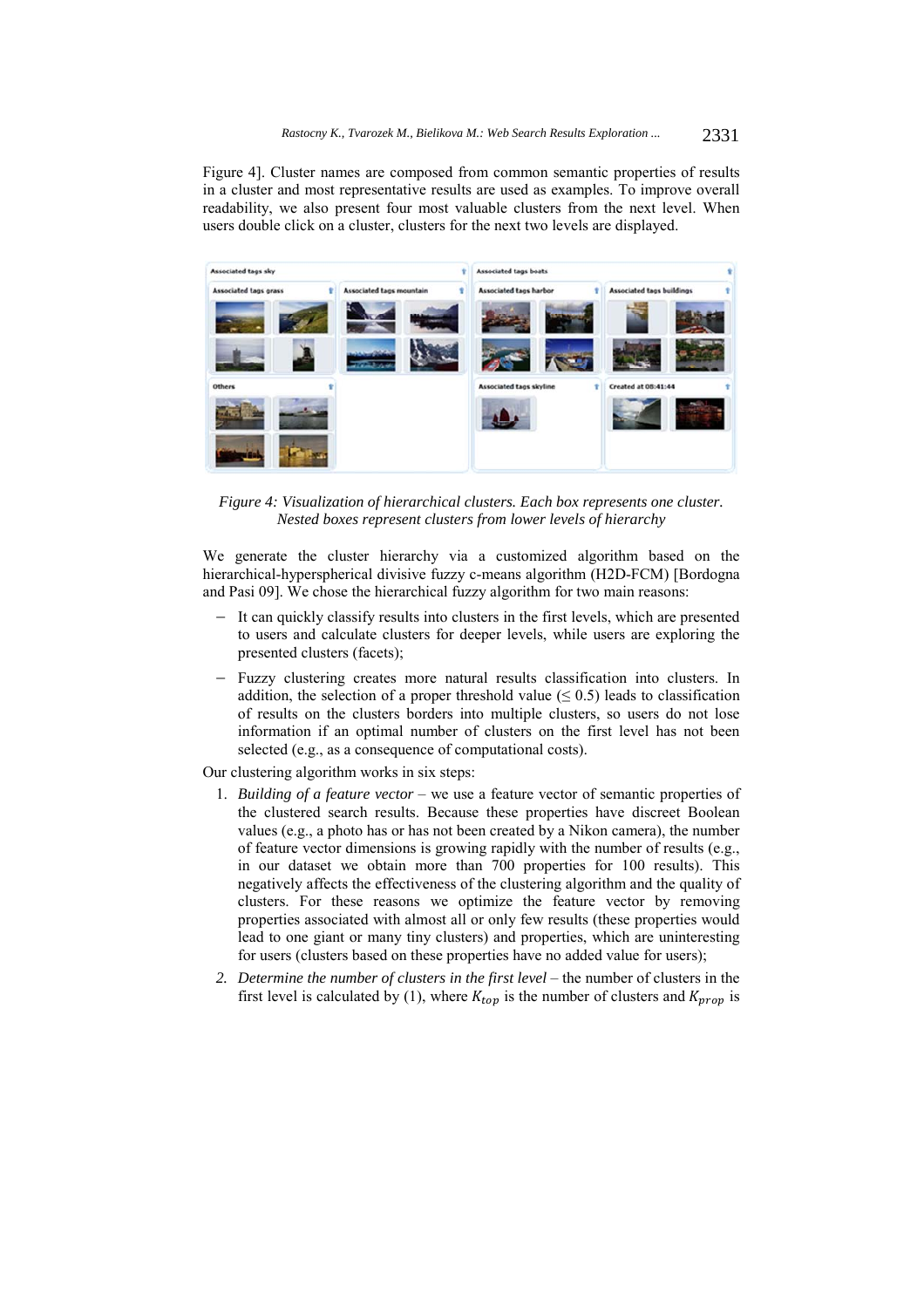the dimension of the features vector. We limit the number of clusters to 9 in order to overloading users with information [Miller 56];

$$
K_{top} = \min\left(9, round\left(\frac{\sqrt{K_{prop}}}{2}\right)\right) \tag{1}
$$

- *3. Initialize cluster prototypes* cluster prototypes are feature vectors with one active dimension (a semantic property). During selection of these vectors, the number of search results with the selected property and distance of the prototyped clusters are considered;
- *4. Construct clusters via fuzzy c-means clustering;*
- *5. Generate clusters labels* labels of clusters are generated from semantic properties in their prototype feature vectors;
- *6. Create clusters on next levels* nested clusters are built by the original H2D-FCM algorithm, with a maximum of 9 clusters per level.

Once users discover the desired information, they ask new questions (e.g., when a user has found a photo of a horse, he often wants to explore more photos of horses). To satisfy evolving exploration goals, users can start a new search session and or continue in the current session by exploring similar or related results to a previously identified result. We propose the second possibility as more effective and comfortable for users, because new exploration goals usually are closely related to previously identified results. We address this by zoom-based navigation in the graph of related results, which visualizes relations between results.

#### **4.2 Zoom-Based Navigation**

Zoom-based navigation in graphs simplifies the understanding of the abstract information space by end users. Additionally, graph visualization is an attractive way to visualize relations. But tools which utilize graph views struggle with graph readability and clarity especially for large information spaces. To address these issues, we employ a force-based layouting algorithm, which allows us to smoothly visualize modifications in graphs. It also generates symmetric graphs, which are more acceptable for users [van Ham and Rogowitz 08]. We also address information overload via leveled graph visualization for different degrees of detail and extensions that decrease the number of nodes in the graph and improve user orientation based on results clustering, attributes marking, next action recommendation and user adaptation.

## **4.2.1 Graph Visualizations**

We propose two graph visualizations as levels of abstractions, which can be perceived by end users as zooming, in order to improve end-user usability. To increase this effect, we subordinate the most of user's actions to zooming via the mouse wheel and zoom-buttons, similarly to other zoom-based tools such as maps or image viewers. So a transition between them is natural and easily understandable.

The first proposed visualization is the *attributes graph*, which is shown after zooming onto an identified result. At the beginning, the graph consists of one node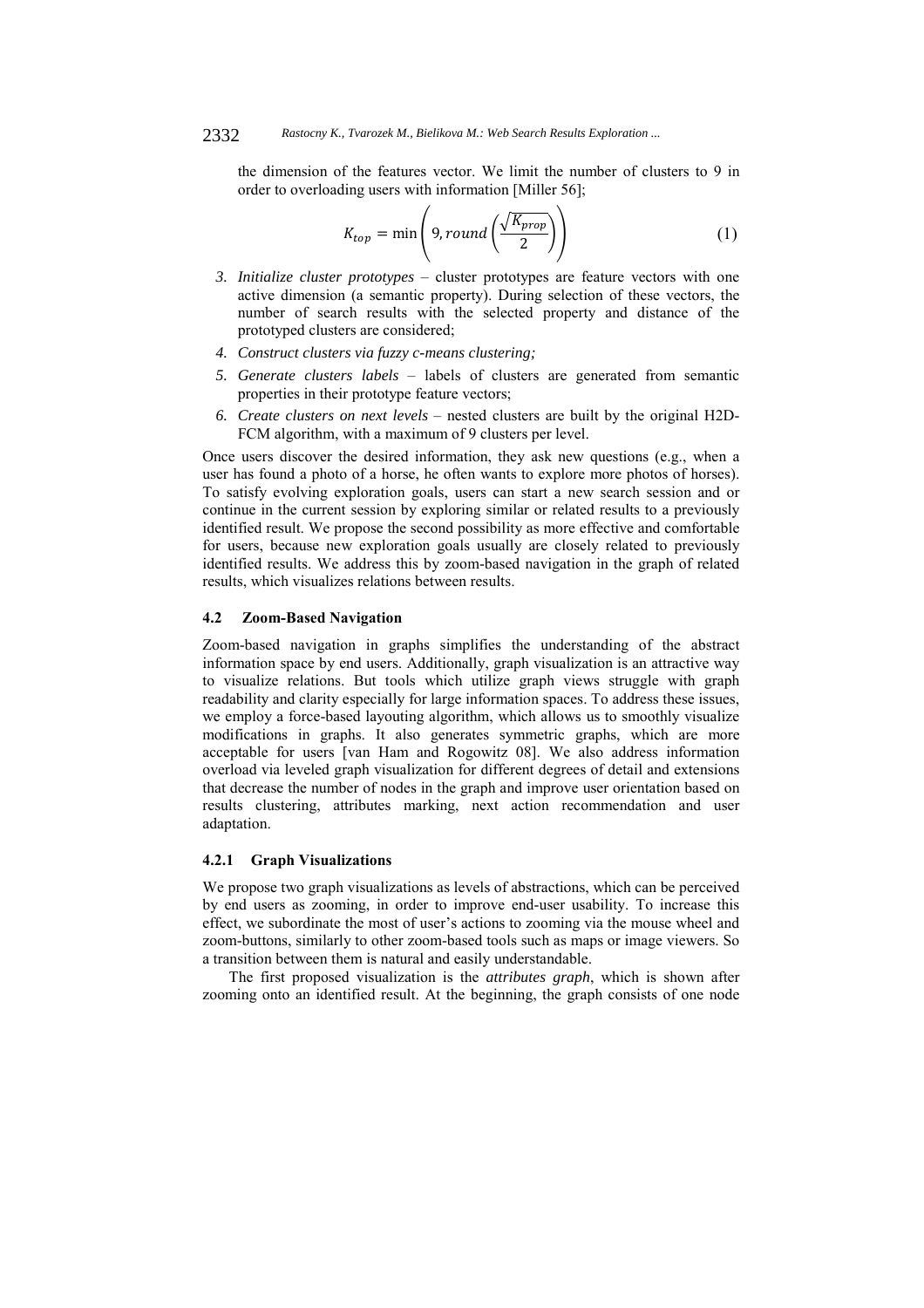representing the result and several nodes around it, which represent the result's attributes. Users can explore new results by expanding an attribute node, which adds new results with this attribute to the graph (represented by results thumbnails). Attribute nodes connect results' properties together with properties' values [Figure 5]. This way, we allow users to compare results directly through one node, what makes the graph more readable and understandable.

This visualization does not allow straight interaction with property values. For example, if a user has found a photo, which was taken by *Adam*, this person is joined with the property *Author*, so the user cannot find photos of *Adam*, i.e. associated with the same person via a different property.

We address this with our second visualization via *RDF graph* – the graph of RDF triples from the multimedia ontology. Users switch view to this visualization by naturally zooming into an already expanded attribute node. This transition is visualized to users via division of attribute nodes into two nodes – property node and value node [see Figure 5].

RDF graph visualization tools traditionally display types of properties directly on edges between subjects and objects (e.g., IsaViz  $\lceil 4 \rceil$ ) or they use different visualizations of edges for properties, while users see details about properties after selection of subject or object (e.g., RDF Gravity [5]). Both these RDF graph visualizations add some additional meaning to edges, so it is not enough for users to read only nodes; users also have to understand the meaning of edges. In addition, the second visualization divides information about properties into two parallel views where users have to compare a graph with a list of results' properties. Our approach with properties visualized as nodes does not change the meaning of edges and gives better interaction possibilities that are the same as in the attribute graph.



*Figure 3: Visualization of the attributes graph showing fewer nodes improving readability (left) and the RDF graph showing attributes of objects with the values of the original object attributes (right). Green (thumbnailed) nodes represent results and blue nodes represent results properties* 

l

<sup>[4]</sup> http://www.w3.org/2001/11/IsaViz/

<sup>[5]</sup> http://semweb.salzburgresearch.at/apps/rdf-gravity/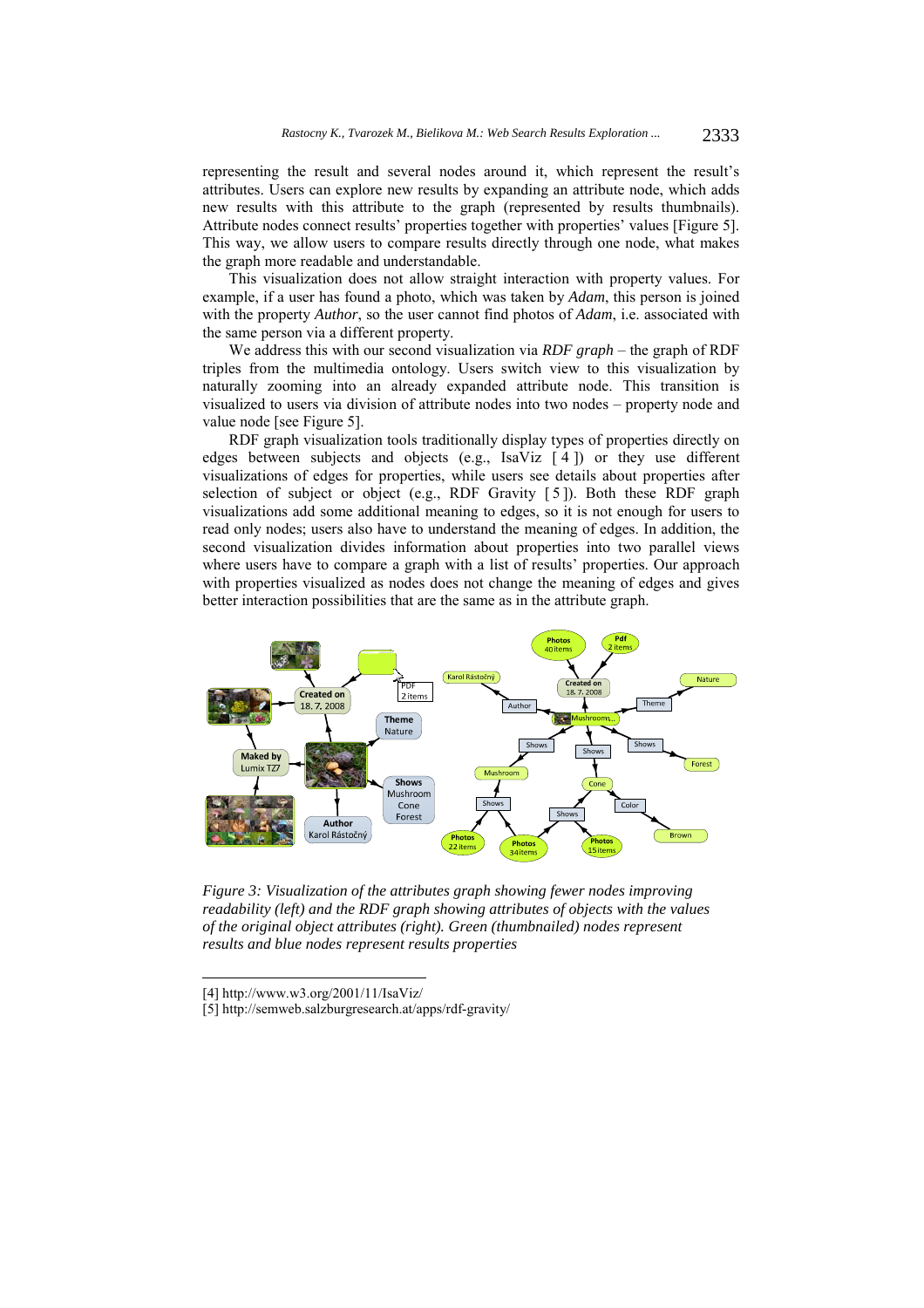

*Figure 4: Control elements of a node are shown on mouse hover over node* 

This graph has more user interaction options, but the results have to be perceived through three nodes (the property node of the first result, the value node and the property node of the second result), which conventional users are not used to.

Besides node expansion, which is performed by zooming into or double clicking on a node, we provide three additional interactions with nodes via controls on the node itself [see Figure 6]:

- *Node hiding* the node and its connections are removed from view;
- *Node locking* prevents change of the node's position by layouting algorithm;
- *Node marking* marks the node via a three-state check box [see section 4.2.2].

We devised user interaction with the graph in such way that users can perform all their actions right in the graph only with a computer mouse. This decreases cognitive user load and the probability of losing navigation context by looking around the interface in order to find the necessary tool button.

#### **4.2.2 Attributes Marking**

Node expansion can introduce a lot of new nodes into a graph, yet only a subset of these is usually of interest to the user. To allow users to directly affect properties of newly added results, we propose the concept of attributes marking, which allows users to pre-filter new results by marking attribute nodes with one of tree marks, which set up additional restrictions for new results:

- *Wanted* newly added results must have all attributes with this mark;
- *Unwanted* newly added results must not have any attribute with this mark;
- *Allowed* newly added results are not restricted with these attributes.

## **4.2.3 Personalized Filtering of Nodes**

In addition to attributes marking that provides manual node filtering, we also perform automatic pre-filtering of potentially uninteresting results and attributes nodes, which are displayed after node expansion. We base user adaptation on a model of users' interests, which stores interest weights of resources (results and attributes' values) and predicates (attributes' types, properties). Updates to weights of interests in the model are caused by users' interaction with results and their attributes in graph visualization. Changes of these weights occur, when users perform these actions:

- *Hide a result node* the weight of the result is decreased by one;
- *Hide attribute node* weights of the attribute's type and attribute's value are decreased by one;
- *Result node expansion* the weight of the result is increased by one;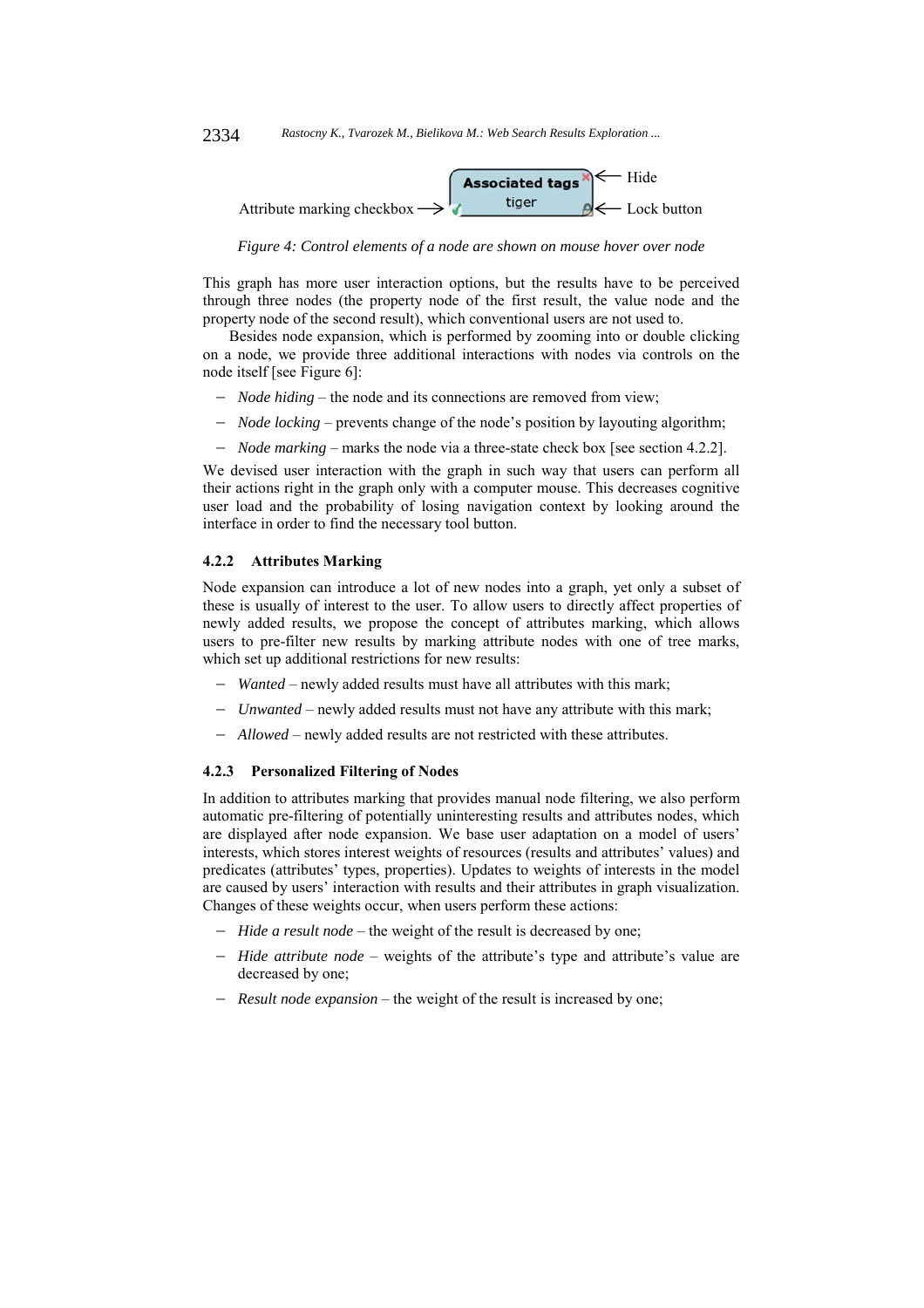*Attribute node expansion* – weights of the attribute's type and attribute's value are increased by one. The same action is performed for all marked attributes.

To include changes to user interests over time, we perform degradation of interest weights at regular intervals, which means that all negative interest weights are increased and all positive interests weights are decreased by one.

### **4.2.4 Results Clustering**

Another way to decrease the number of displayed results in the graph is results clustering, when newly added results are not displayed separately, but are wrapped by cluster nodes. We group results with common attributes displayed in a graph to one cluster node. This allows users to gain an overview of results categories in the context of known (displayed) information, choose an interesting results subset and interact with it instead of overloading with the sheer number of result nodes. Clustering results also increases performance of the layouting algorithm by lowering overall node count.

We visualize cluster nodes as a matrix of thumbnails of randomly selected results from clusters in the attribute graph and as ellipses labeled with results types in the RDF graph [Figure 5]. To give better visual information about the size of a results set covered by clusters, we logarithmically size them based on the number of results.Interaction with cluster nodes is similar to interaction with other nodes with one exception. Zooming into a cluster node does not expand this node, but displays results in the cluster by means of facet-based navigation. Users can explore results in this view, easily identify results which are interesting and extract them from the cluster by double clicking [see Figure 7].



*Figure 5: A result extraction from a cluster node* 

### **4.2.5 Next Action Recommendation**

In addition to the previously described extensions focused on increasing readability by removing information (nodes) from the graph, we also propose next action recommendation to provide user guidance in the graph by highlighting nodes, interaction with which will likely lead to the desired information. Next action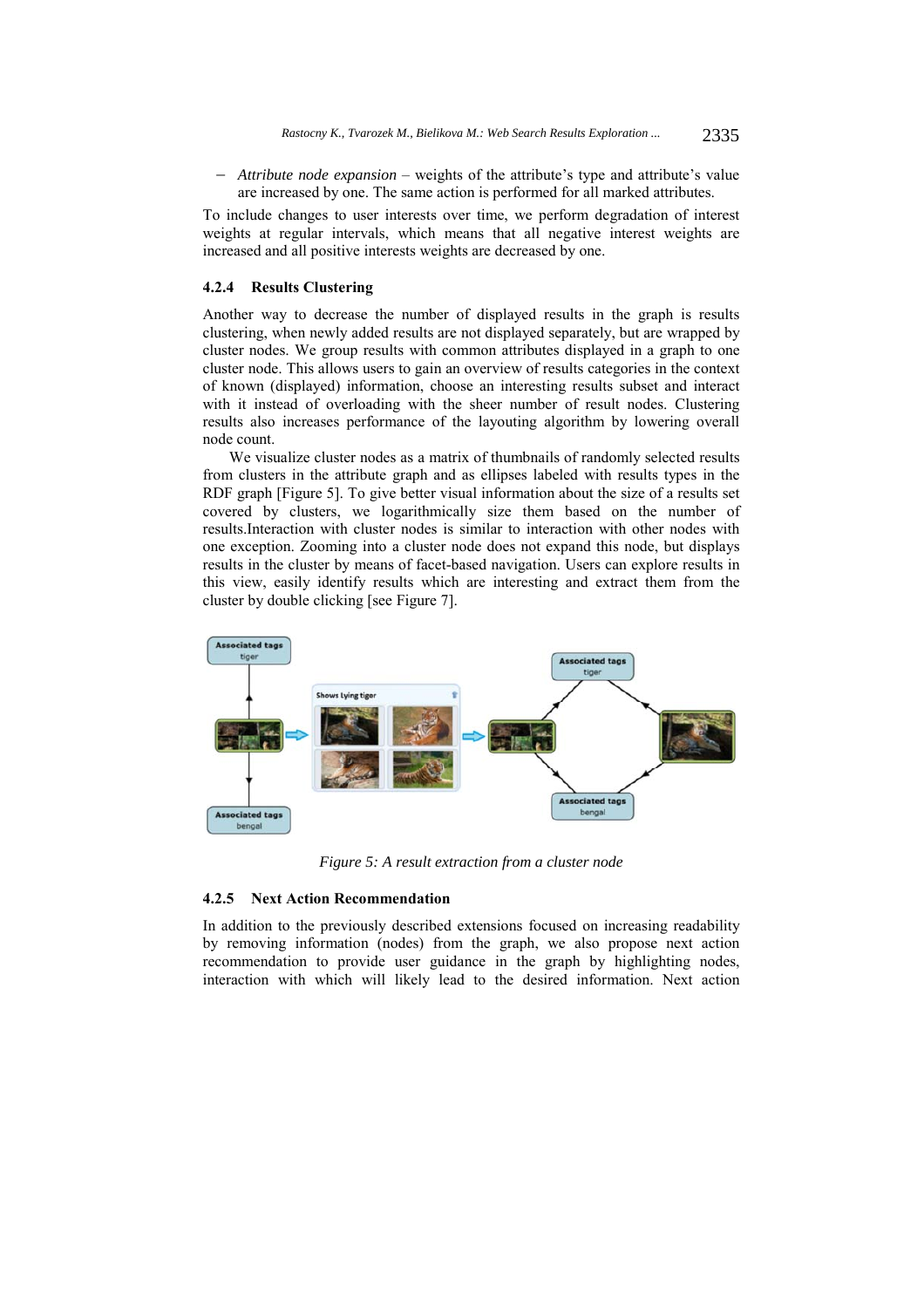recommendation is based on query flow graphs [Boldi et al. 08], from which we derive an activity flow graph by substituting queries by sequences of actions.

Activity flow graphs are built separately for each session, whereby we collect four base activities: node expansion and collapsing, marking and hiding. Each node in the flow graph contains a normalized action sequence, so that all action sequences that generate equivalent navigation graphs have the same representation. If a situation where a new actions sequence has the same representation as a previous one occurs, the previous action sequence is set as the active node (active action sequence). Edges in activity flow graphs represent transitions between action sequences by application of one action. Edge weights are set to 1 by default. When the last action sequence in an active node of activity flow graph has led to details about a result, all edge weights on the path to the root of the activity flow graph are changed to 2. An example of the construction of an activity flow graph is presented in Table 1.

Recommendation based on query flow graphs employs graph comparison by determining of their distances [Boldi et al. 09], [Bordino et al. 10]. We utilize this in our action flow graphs, where we compare action flow graphs (that are built from actions of all users) only by paths from active nodes to their roots. Our recommendation based on action flow graphs is based on the premise that users, who at same point performed similar actions, have similar goals or at least the same subgoals of their exploratory activities. So if we find paths in the history of all users' activities, that are similar to paths of active users, we can help them make decisions about the next navigation step. While this recommendation could be used to recommend the final results directly, it would also prevent users from understanding relations between the currently explored results and the proposed final results. This happens because users would not have explored the results on the path to the final results and thus would be unable to acquire the necessary knowledge about the explored domain.

| N <sub>O</sub>   | Action                                  | Normalized action<br>sequence                                             | a                                 |
|------------------|-----------------------------------------|---------------------------------------------------------------------------|-----------------------------------|
| 1.               | Expansion of the node $N_1$             | $a_1 = [+N_1]$                                                            | $[2]$<br>$[1]$                    |
| 2.               | Expansion of the node $N_2$             | $a_2 = [+N_1 + N_2]$                                                      | a<br>a                            |
| 3.               | Expansion of the node $N_3$             | $a_3 = [+N_1 + N_2 + N_3]$                                                | $\overline{2}$<br>6<br>[2]        |
| $\overline{4}$ . | Roll up of the node $N_2$               | $a_4 = [+N_1 + N_2 + N_3 - N2]$<br>$=$ [+N <sub>1</sub> +N <sub>3</sub> ] | $\lfloor \cdot \rfloor$<br>a<br>a |
| 5.               | Roll up of the node $N_3$               | $a_5 = [+N_1 + N_3 - N_3]$<br>$=$ [+N <sub>1</sub> ] = $a_1$              | $\overline{3}$                    |
| 6.               | Expansion of the node $N_4$             | $a_6 = [+N_1 + N_4]$                                                      | $\mathbf{J}^{[1]}$                |
| 7.               | Display of details of the<br>node $N_5$ | $a_7$ = [display(N <sub>5</sub> )]                                        | a                                 |

*Table 1: Example of activity flow graph construction showing the final graph*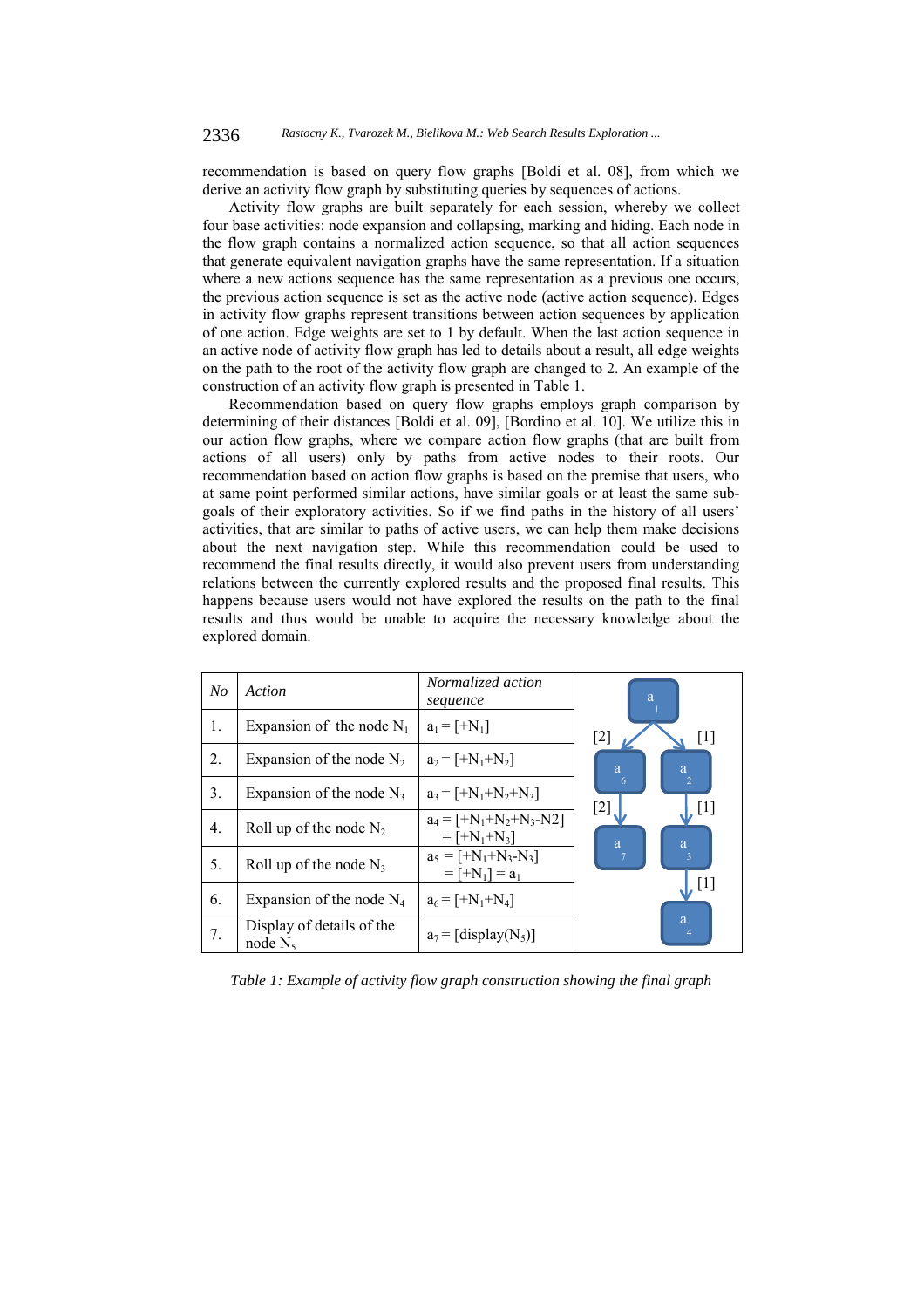Based on this, we count weights of possible next actions by equation (2), where  $w(a_i, a_j, g_k)$  is the weight of the action  $a_i$  in the transition from the action  $a_j$  for the graph  $g_k$  (the graph, for which is counted weight of the action  $a_i$ ), G is the set of all possible action flow graphs,  $c(a_i, g_i, g_j)$  defines the number of nodes with same action sequences in graphs  $g_k$  and  $g_l$  from the action  $a_i$  to graph's root,  $h(a_i, g_k)$  is the depth of the action  $a_j$  in the graph  $g_k$  and value  $e(a_j, a_j, g_l)$  is the weight of transition edge from the action  $a_i$  to the action  $a_i$  in the graph  $g_i$ .

$$
w(a_i, a_j, g_k) = \sum_{g_l = G / \{g_k\}} \frac{c(a_j, g_k, g_l) e(a_j, a_i, g_l)}{\max(h(a_j, g_k), h(a_j, g_l))}
$$
(2)

Computed weights of possible actions following the last user action  $(a_i \text{ in equation}(2))$ are sorted and the first three actions with the highest weights are selected and nodes, with which they interact, are highlighted.

### **4.3 Scenario**

In the real world, users start their information seeking session mostly with a more or less concrete goal. In this scenario,

 $-$  a user wants to see photos from an event in Beijing.

Therefore he selects "Place Beijing" via facets. After that he notices a group of photos with the tag "Great Wall of China" [Figure 8].



*Figure 6: Clusters generated over photos from Beijing with examples* 

This subset of results holds his interest, so he previews these photos and notices that his colleagues Pavol Navrat and Michal Tvarozek are together on one photo. He decides

- to find photos with Pavol Navrat without Michal Tvarozek at Great Wall of China.

So he zooms onto this photo. As a reaction to this action, the view is switched to the attributes graph view [Figure 9]. After that the user marks the attribute node "Shows Michal Tvarozek" as unwanted and node "Shows Great Wall of China" as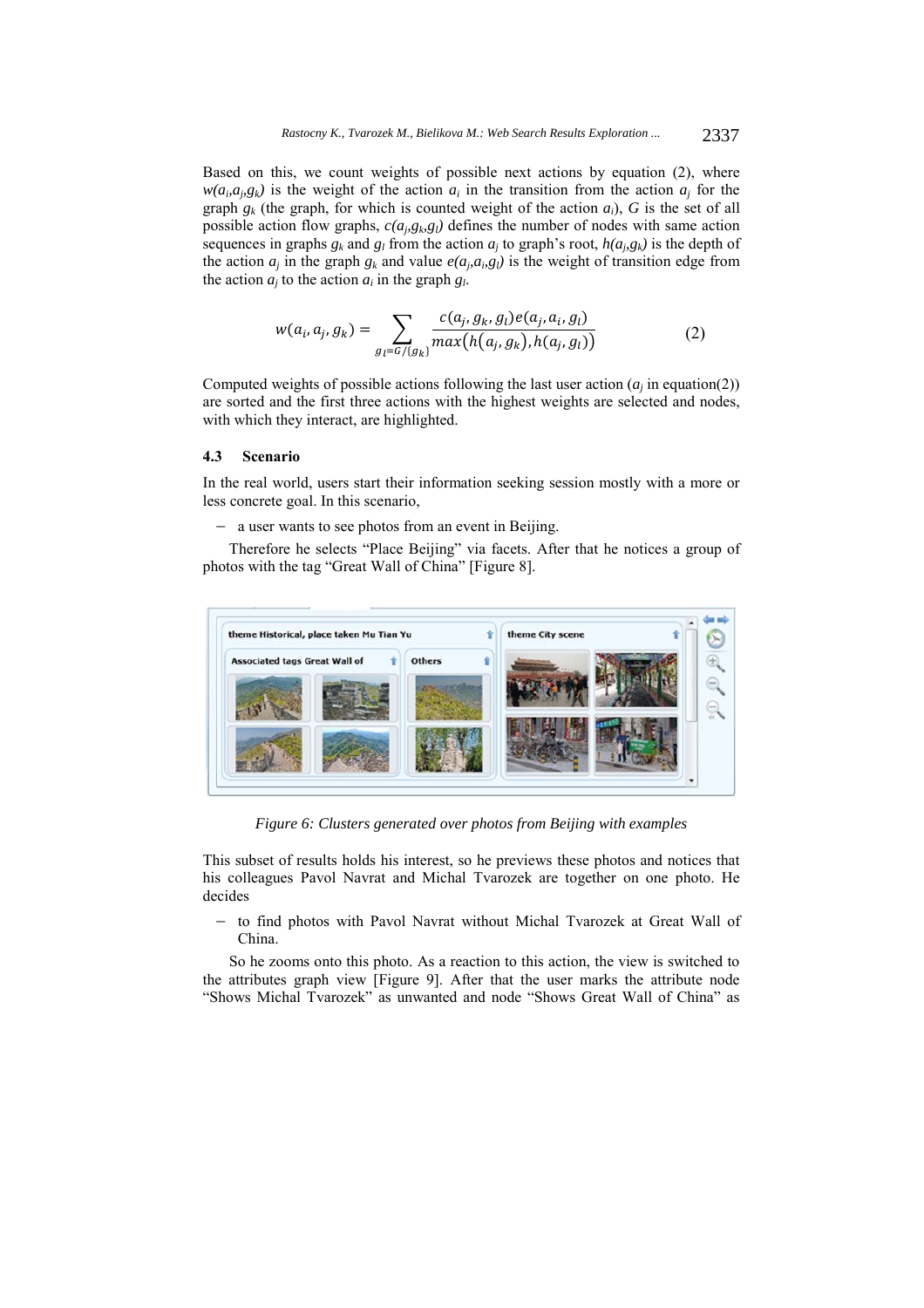#### 2338 *Rastocny K., Tvarozek M., Bielikova M.: Web Search Results Exploration ...*

wanted and zooms onto the attribute node "Shows Pavol Navrat". This action adds one new result to the graph [Figure 10].



*Figure 7: Attributes graph of the photo with Pavol Navrat and Michal Tvarozek at Great Wall of China* 



*Figure 8: Searching for a photo with Pavol Navrat without Michal Tvarozek* 

He sees that photos were shot by "Mária Bieliková", who he does not know. So he tries

 $-$  to find some photos of her.

This can be accomplished by switching to detailed view, which is realized by the RDF graph. So he zooms onto the attribute node "author Mária Bieliková" [Figure 11]. As a reaction to switching views, attribute nodes are split into value and property nodes and values with same relations to remaining nodes are clustered to nodes titled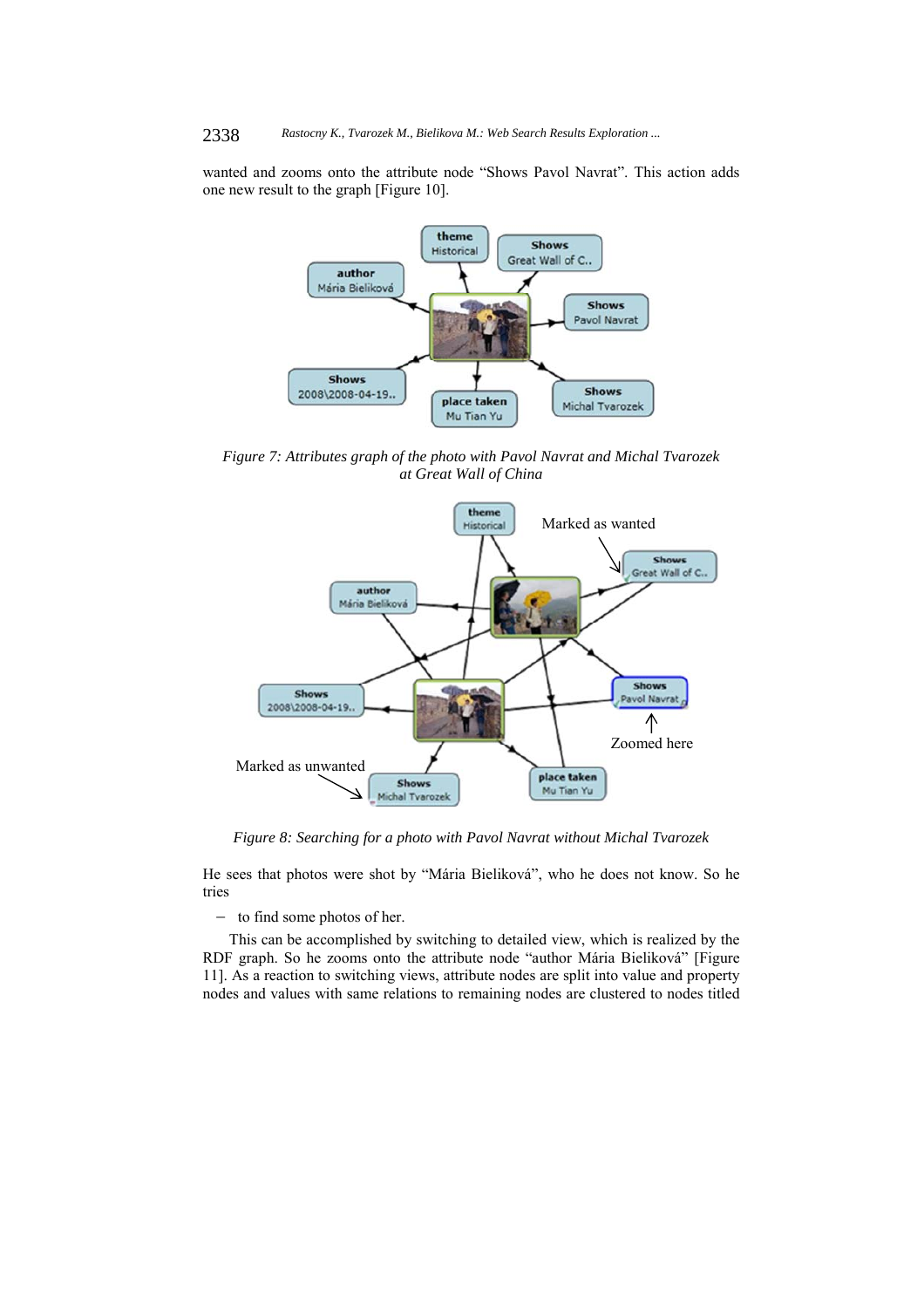by types of values (e.g., values "Great Wall of China" and "2008\2008-04-19…" are hidden in the cluster "Resource 2 items").



*Figure 9: RDF graph with details about resource "Mária Bieliková"* 

In the RDF graph view users see one node with nine photos, which is connected with the resource node "Mária Bieliková" through the predicate node "Shows". By zooming onto this node, photos of Mária Bieliková are shown [Figure 12].



*Figure 10: Photos of prof. Bieliková, which were discovered via RDF graph grouped into two clusters – one shows the person Jakub Simko during the event ICupParis, the other shows photos from the place Pittsburgh with people showing facial expressions*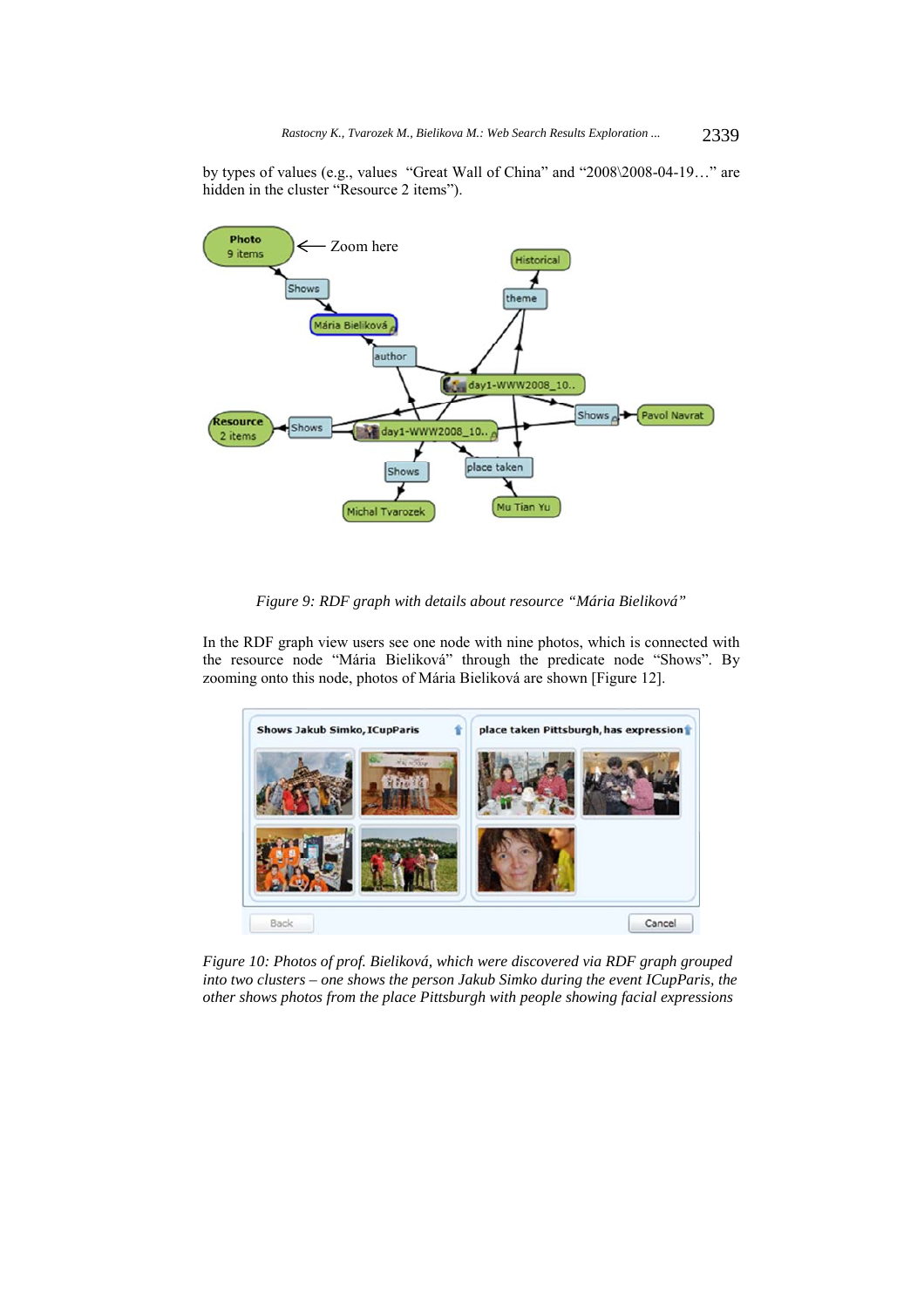2340 *Rastocny K., Tvarozek M., Bielikova M.: Web Search Results Exploration ...*

## **5 Evaluation**

Our evaluation of the proposed method of web search results exploration is based on the hypothesis, that interconnection of cluster-based navigation and zoom-based navigation decreases the user effort required to identify desired results and increases understanding of the explored domain. For these reasons we implemented a prototype of the faceted browser Factic described in the case study.

### **5.1 Prototype and Dataset**

The faceted browser Factic works with an ontological repository of multimedia content (digital images and videos), which is based on Kanzaki Exif data description vocabulary ([see 6]). The ontology contains about 11,000 digital photos with both manually and automatically acquired annotations, including authors, tags, locations, topics and EXIF metadata. In total, the dataset consists of about 37 classes, 58 predicates and more than 42,000 individuals and 150,000 facts.

The server side services provide access to the ontology via a Sesame endpoint and SPARQL and SeRQL queries [see Figure 13], while the Data access layer converts results to objects and caches often accessed objects. The faceted search engine generates facets from the ontology and builds SPARQL queries from faceted queries, a clustering service performs incremental clustering of results.

We implemented the client side of the prototype as a Silverlight application which has two main parts: Faceted query builder and Result explorer. Faceted query builder visualizes facets to users and builds faceted queries. Results explorer visualizes results in Cluster or Graph view and loads and caches data from server.

#### **5.2 Experiment Description**

We performed the experiment with ten volunteers that had different computer skills. These volunteers were between 20 to 53 years old, while their age average was 30 years. We selected volunteers with the goal to cover web users with different jobs (e.g., student of economics, accountant, professor of automation). The experiment had the form of a qualitative test and was performed at volunteers' home computers to minimalize influence of an unknown environment on experiment results.

Each volunteer received a brief instruction about the basic functionality of our tool for results exploration. During the experiment, volunteers were working with a questionnaire which contained two tasks, whereby the user's goal was to find specific information. Questions were focused on the prototype's usability, its graphical user interface, provided functionality and quality of clusters (facets as search results categories). The expected answers to these questions were values from 1 to 5, 1=best, 5=worst, and a short commentary.

The main goal of the first task was the familiarization of volunteers with the faceted browser Factic. This task contained small subtasks (e.g., find photos with [tag] foals and then filter out photos with a [tag] mare) with questions (e.g., How many photos have you found?), which helped users to understand the controls and to

l

<sup>[6]</sup> http://www.kanzaki.com/ns/exif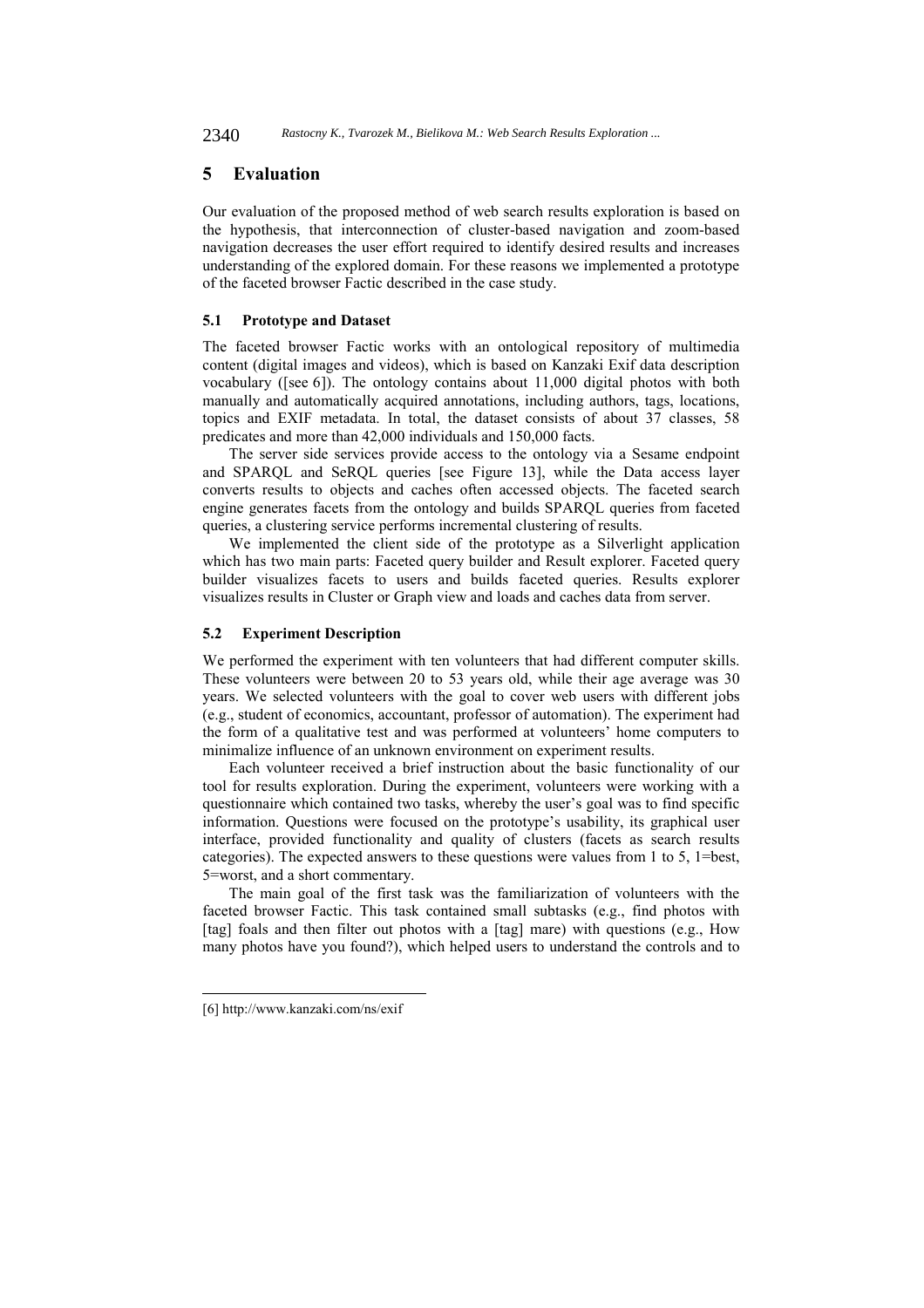reach their goal. Hereby we have acquired feedback about the proposed style of results exploration and the prototype's usability for inexperienced users.

The second task was focused on collecting feedback on the proposed method's usability for reaching unclear goals, did not provide any guidance and only contained a poor description of the desired results (e.g., How many photos show running foxes on a snowy parcel without trees?). Descriptions of these goals do not contain identified tags or facets. Users had to identify features and types of desired photos in context of the given dataset and create their own strategy to solve the task.



*Figure 11: Architecture of the prototype* 

### **5.3 Results**

During the experiment, we have collected logs about the volunteers' activities. We have compared the collected logs with reference logs obtained by simulation of the most probable scenario of the tasks' solutions [see Table 2]. The first task has straightly described steps, thus we used the minimal number of necessary actions as the reference value. Multiple possible strategies exist for the second task, which together with the exploratory nature of the task exclude the use of the shortest strategy as a suitable reference value. We thus evaluated several strategies and selected the most assumed strategy (the strategy with short exploratory steps followed with direct steps to the goal).

During the first task, volunteers have performed on average about 76.88% more actions than the reference value. This difference was caused by the users' exploration of our tool's features. We have obtained better and more substantial results during the second task. To find the solution of the second task, participants have needed only about 22.5% more actions on average than the reference value. We consider these results as really good, because we selected a group of people who did not know the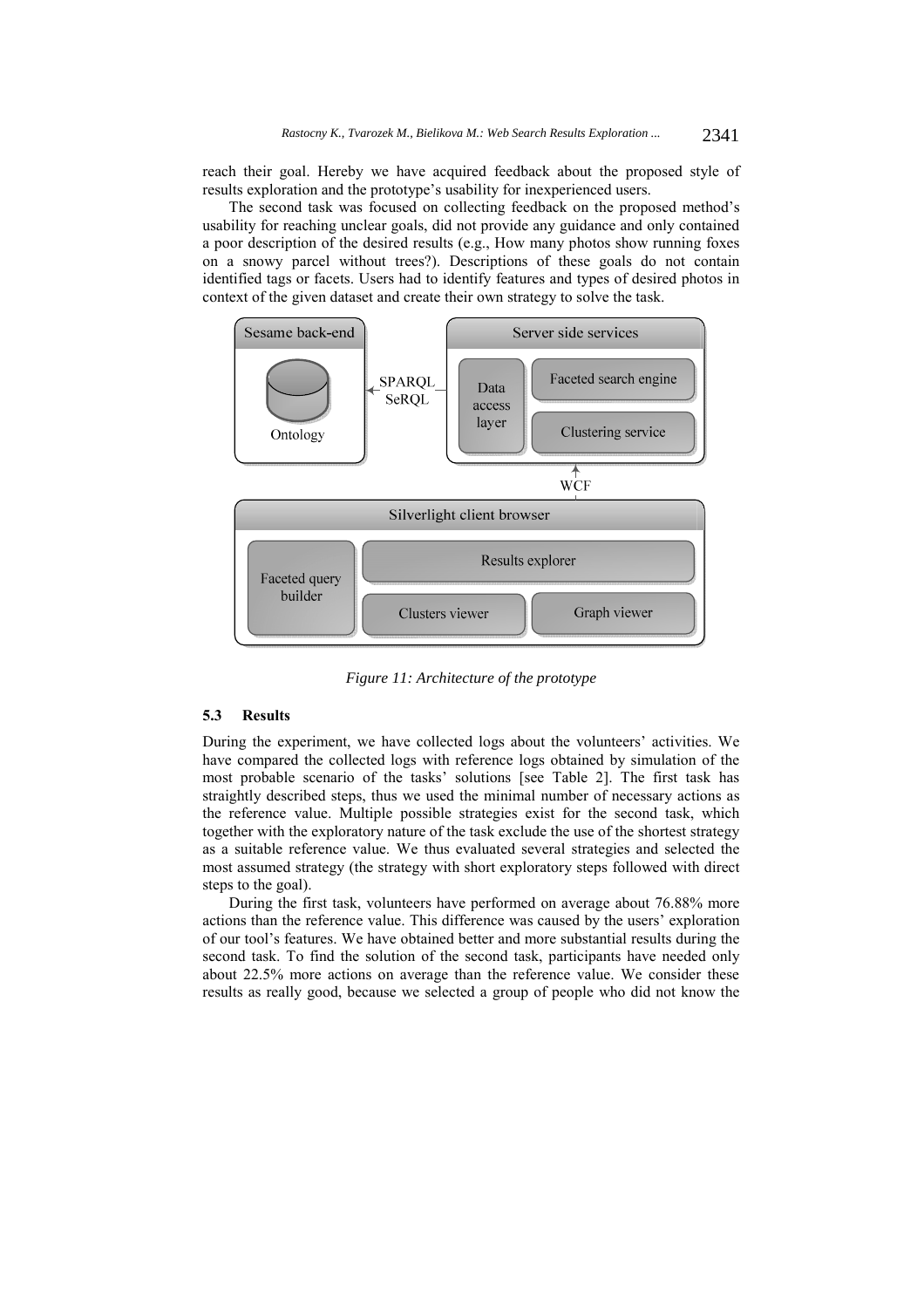### 2342 *Rastocny K., Tvarozek M., Bielikova M.: Web Search Results Exploration ...*

used dataset and they had to explore and understand it on the fly. In addition, from users' actions and comments we conclude, that all unnecessary user actions had exploratory background and that these actions did not lead to loss of users, but they helped users understand the domain and to fulfill users' sub-goals. Thus we conclude that the proposed visualization and navigation method is easily understandable and useable for real world users even in previously unknown information domains.

Based on user answers and the analysis of users' behavior we determine that ([see Table 3]):

|                           | Actions in the 1 <sup>st</sup> task | Actions in $2nd$ the task |
|---------------------------|-------------------------------------|---------------------------|
| <b>Minimal value</b>      |                                     |                           |
| <b>Maximal</b> value      | 43                                  | 27                        |
| Average value             | 28.3                                | 14.7                      |
| <b>Standard deviation</b> | 79                                  | 64                        |
| Reference value           |                                     | 12                        |
| <b>Difference</b>         |                                     | $+22.5%$                  |

*Table 2: The number of actions performed by volunteers during the experiment* 

- users did not have any problems with interaction with the implemented tool (grade 2.2  $\pm$  0.63), but it was less understandable for participants that the attribute marking checkbox [see Figure 6] had three states (wanted, unwanted and allowed) and most of participants used only unwanted and allowed state (participants simply replaced the wanted state by double clicking on attribute nodes);
- graph navigation has been reasonably natural for them (grade  $1.6 \pm 0.84$ ) and participants correctly predicted consequences of their actions;
- graph visualization is readable and clear for users (grade  $1.8 \pm 0.79$ ) participants were able to correctly describe how they understand to graphs;
- result clusters were correct (grade  $1.2 \pm 0.42$ ), but participants noticed that some results had wrong classification to clusters. This was caused by errors in the dataset and by unbalanced descriptions of photos in their details.

In addition, we noticed that participants naturally filtered out nodes with a distance above two edges from their actual center of interest. This could be utilized in graph visualization by automatic hiding of outlying nodes thus increasing the efficiency of user navigation.

## **6 Conclusions**

We proposed a novel approach for web search results exploration and navigation, in which we combine several search results overview and individual results exploration techniques. We take advantage of user familiarity with zooming and seamlessly transition between our views based on different levels of search results details either via zooming onto results or zooming out to see the big picture.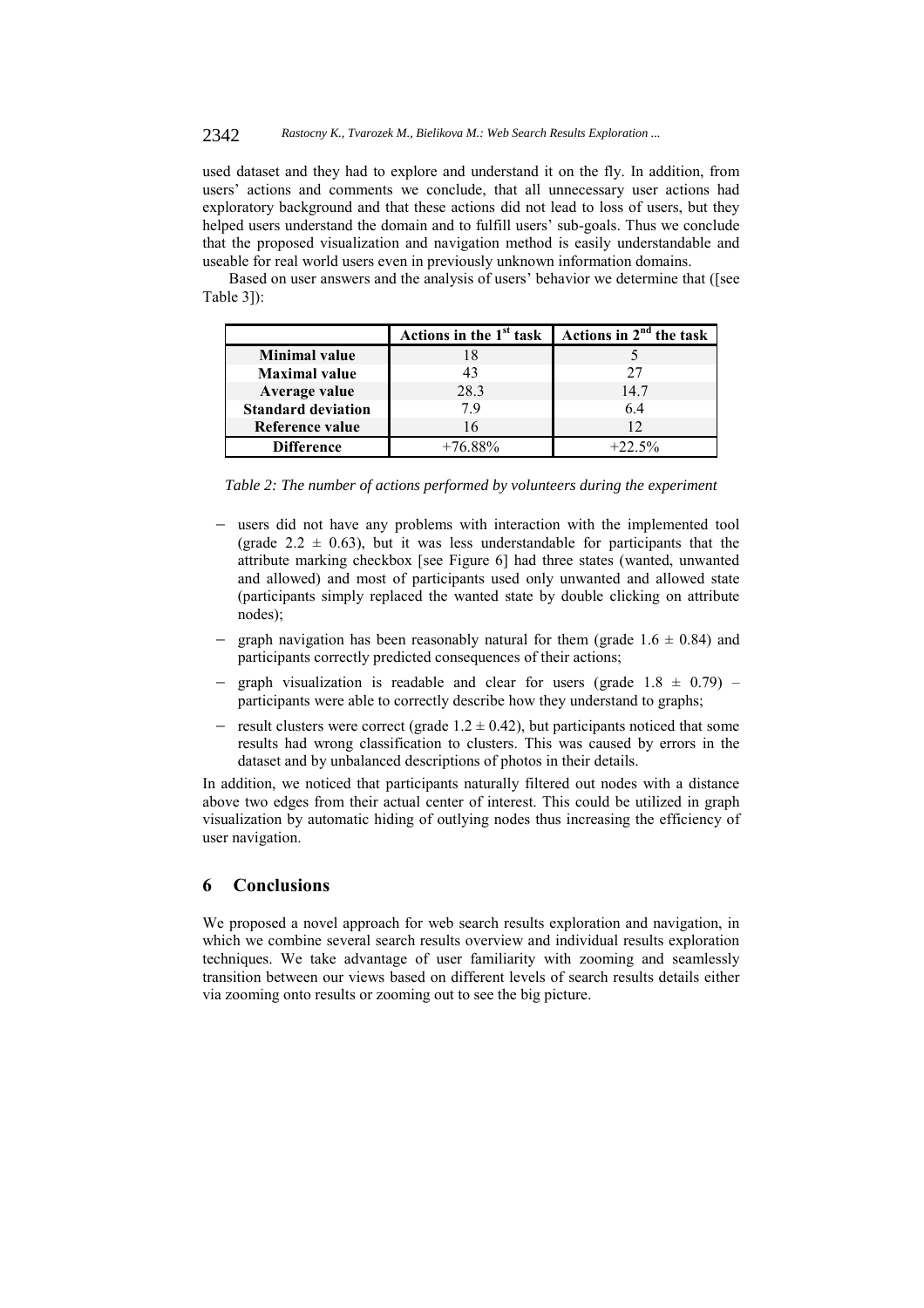This natural interconnection of different views gives us opportunity to support all users search activities and to join them into one environment with homogenous graphics and control, thus making information seeking more comfortable and attractive for end users.

We also proposed a lightweight user model and next action recommendation method as a part of the Semantic Web exploration approach described in our case study. These methods are directly focused on graph-based navigation and suitable for experiments, but they do not make provisions for global user interests and actions. For real world implementations several existing approaches based on globally collected data [Barla 11] can be employed.

| Volunteer                             | interactivity<br><b>Easiness of</b>             | Usability      | <b>UD</b>      | Quality of<br>clusters | navigation<br>Graph | Clarity of a<br>graph   | Readability<br>of a graph | satisfaction<br>Overall |
|---------------------------------------|-------------------------------------------------|----------------|----------------|------------------------|---------------------|-------------------------|---------------------------|-------------------------|
| $\mathbf{1}$                          | $\boldsymbol{2}$                                | $\mathfrak{Z}$ | $\overline{2}$ | 1                      | $\mathbf{1}$        | $\overline{c}$          | 1                         | 1                       |
| $\mathbf{2}$                          | $\mathbf{1}$                                    | $\mathbf{1}$   | 1              | $\mathbf{1}$           | $\mathbf{1}$        |                         |                           |                         |
| $\overline{\mathbf{3}}$               | $\overline{c}$                                  | $\overline{4}$ | $\overline{2}$ | $\mathbf{1}$           | $\mathfrak{Z}$      | $\frac{1}{3}$           |                           | $\mathbf{1}$            |
| $\overline{\mathbf{4}}$               | $\overline{\mathbf{c}}$                         | $\mathfrak{Z}$ | $\overline{2}$ | $\mathbf{1}$           | $\,1$               | $\mathbf{1}$            | $\mathbf{1}$              | $\overline{c}$          |
| 5                                     |                                                 | $\,1$          | $\overline{2}$ | $\mathbf{1}$           | $\,1\,$             | $\overline{c}$          | $\mathbf 1$               | $\overline{c}$          |
| $\overline{\mathbf{6}}$               |                                                 | $\mathbf{1}$   | $\mathfrak{Z}$ | $\overline{2}$         | $\mathfrak{Z}$      | $\overline{\mathbf{3}}$ | 1                         | $\overline{\mathbf{3}}$ |
| $\overline{\mathcal{I}}$              | $\begin{array}{c} 2 \\ 3 \\ 3 \\ 2 \end{array}$ | $\sqrt{2}$     | $\overline{c}$ | $\,1$                  | $\sqrt{2}$          | $\sqrt{2}$              | $\sqrt{2}$                | $\sqrt{2}$              |
|                                       |                                                 | $\overline{2}$ | $\overline{2}$ | $\overline{2}$         | $\mathbf 1$         | $\mathbf 1$             | $\overline{2}$            | $\overline{2}$          |
| $\begin{array}{c} 8 \\ 9 \end{array}$ |                                                 | $\overline{2}$ | $\overline{2}$ | $\mathbf{1}$           | $\mathbf{1}$        | $\mathbf{1}$            | $\mathbf{1}$              | $\,1$                   |
| 10                                    | $\overline{c}$                                  | $\sqrt{2}$     | $\overline{2}$ | $\mathbf{1}$           | $\boldsymbol{2}$    | $\overline{c}$          | $\mathbf{1}$              | $\sqrt{2}$              |
| Min.                                  | $\boldsymbol{1}$                                | $\,1$          | $\,1$          | $\,1$                  | $\,1$               | $\,1$                   | $\mathbf{1}$              | $\,1$                   |
| Max.                                  | $\overline{3}$                                  | $\overline{4}$ | $\overline{3}$ | $\overline{2}$         | $\overline{3}$      | $\overline{3}$          | $\overline{2}$            | $\overline{3}$          |
| Average                               | 2.2                                             | 2,1            | $\overline{2}$ | 1.2                    | 1.6                 | 1.8                     | 1.2                       | 1.7                     |
| Std. dev.                             | 0.63                                            | 0.99           | 0.47           | 0.42                   | 0.84                | 0.79                    | 0.42                      | 0.67                    |

*Table 3: Volunteers' ratings of Factic obtained from the questionnaire* 

We realized a prototype of the proposed approach as an exploratory image browser for a multimedia ontology which we used for automatic facet generation, hierarchical results clustering, multiple graph view generation and personalization based on user's graph interactions.

We evaluated our approach in several experiments with the exploratory image browser Factic with real world users, and discovered these findings based on user activity logs and observations:

- The interconnection of different views via *zooming is natural for users* and users *quickly mastered controlling the prototype via zooming* – users naturally perceive the *zoom in* action as looking on an item in more detail (as looking via a larger magnifying glass);
- *Real world users are able to effectively use the graph visualization* correct answers of the experiment participants and their comments confirm that users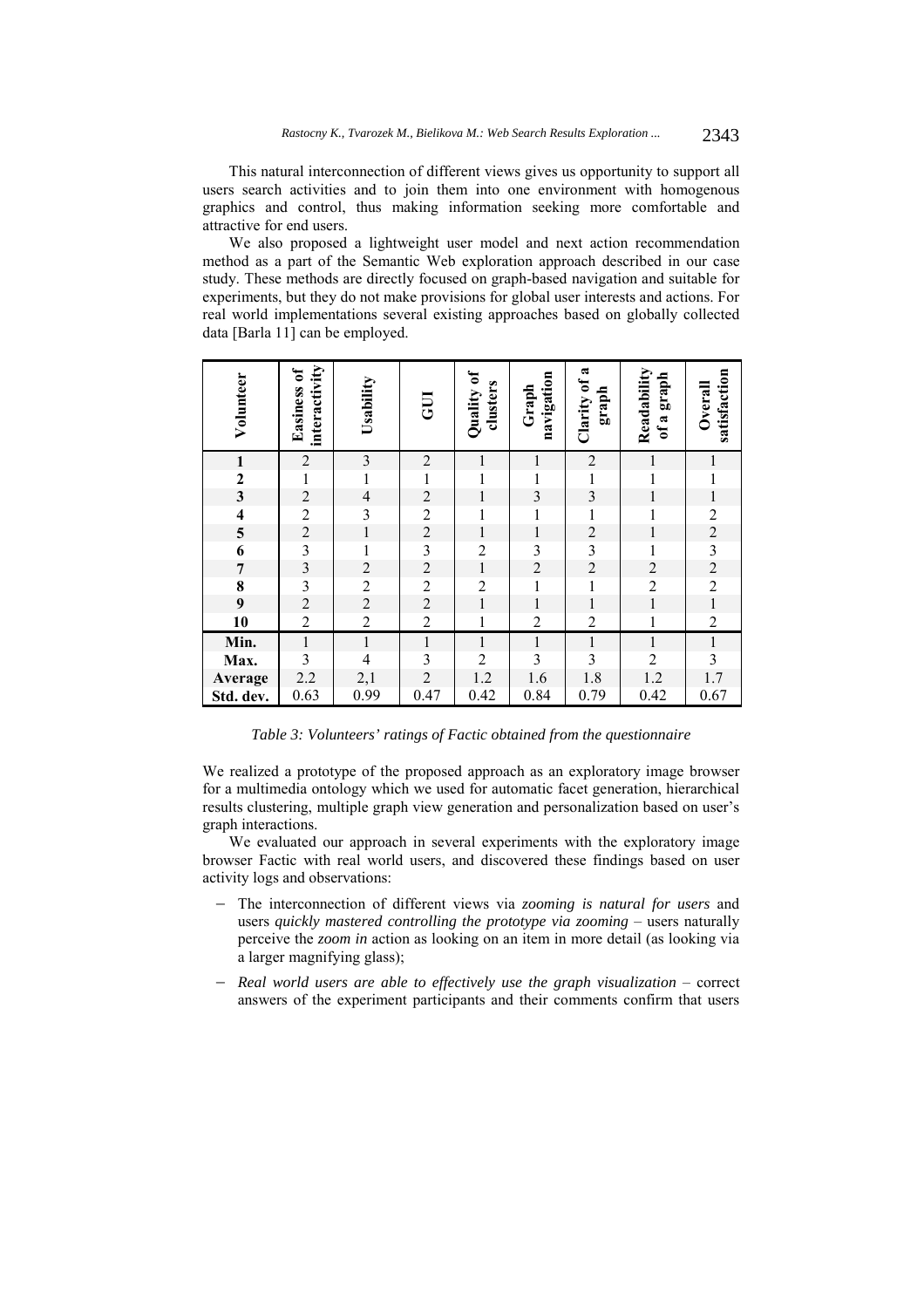can understand the graph, they compare the results in the graph and they are also able to use the graph for navigation to desired results;

- Users typically read only nodes whose *distance from the current point of interest is smaller than three*. This observation can be utilized to increase graph clarity by directly hiding more distant nodes;
- Users consider the proposed approach *attractive*. This fact is mostly caused by the more interactive results view, compared to the traditional list-based result view, with which users can interact and make it more understandable.

Our approach is mainly focused on content, which can also be viewed via small thumbnails (e.g., photos, videos) and is thus less useful for purely textual content, whose title, topics and keywords are main representatives. But the main idea of zooming is also applicable in text-based domains. Graph visualization may be used as a map of similar articles, in which users follow their trail of navigation and also explore other possibilities. The main focus stays in text, while zooming into a text area switches the view to clustered articles with similar content to the zoomed on area.

While the evaluation of our approach was performed with a strong-typed ontology, we have not taken advantage of its full semantics. One good candidate for our visualization approach are also regular unstructured web search results. While few of these results are already annotated with semantic annotations (e.g., written in RDFa), the rest can easily be enriched with lightweight semantics sufficient for our approach (e.g., tags, keywords, bag of words). This can be done via techniques of lightweight ontology learning approaches that have already achieved reasonably good results [Wong et al. 12], [Gahrib et al. 12]. We have indirectly proved this in the first task of our experiment in which users manipulated only tags assigned to images. In the experiment, we assumed that if users are only given one type of properties (relations), it will be easier to understand the new form of navigation. We have not observed any problems with our approach and users have not had any problems in locating the expected information during the experiment.

Observations from the evaluation and results of research in ontology learning and matching [Martinez-Gil et al. 12] indicate that our approach can be used as an easily learnable form of web search result exploration. This approach based on visualization of clusters and graphs can also be attractive for modern touch-based devices that can utilize it for exploring web search results, users' content such as photos, videos or other content that can be viewed via thumbnails.

#### **Acknowledgements**

This work was partially supported by the grants Scientific Grant Agency of Slovak Republic, grant No. VG1/0675/11 and the Slovak Research and Development Agency under the contract No. APVV-0208-10 and by the Ministry of Education, Science, Research and Sport of the Slovak Republic within the Research and Development Operational Programme for the project "University Science Park of STU Bratislava", ITMS 26240220084, co-funded by the European Regional Development Fund.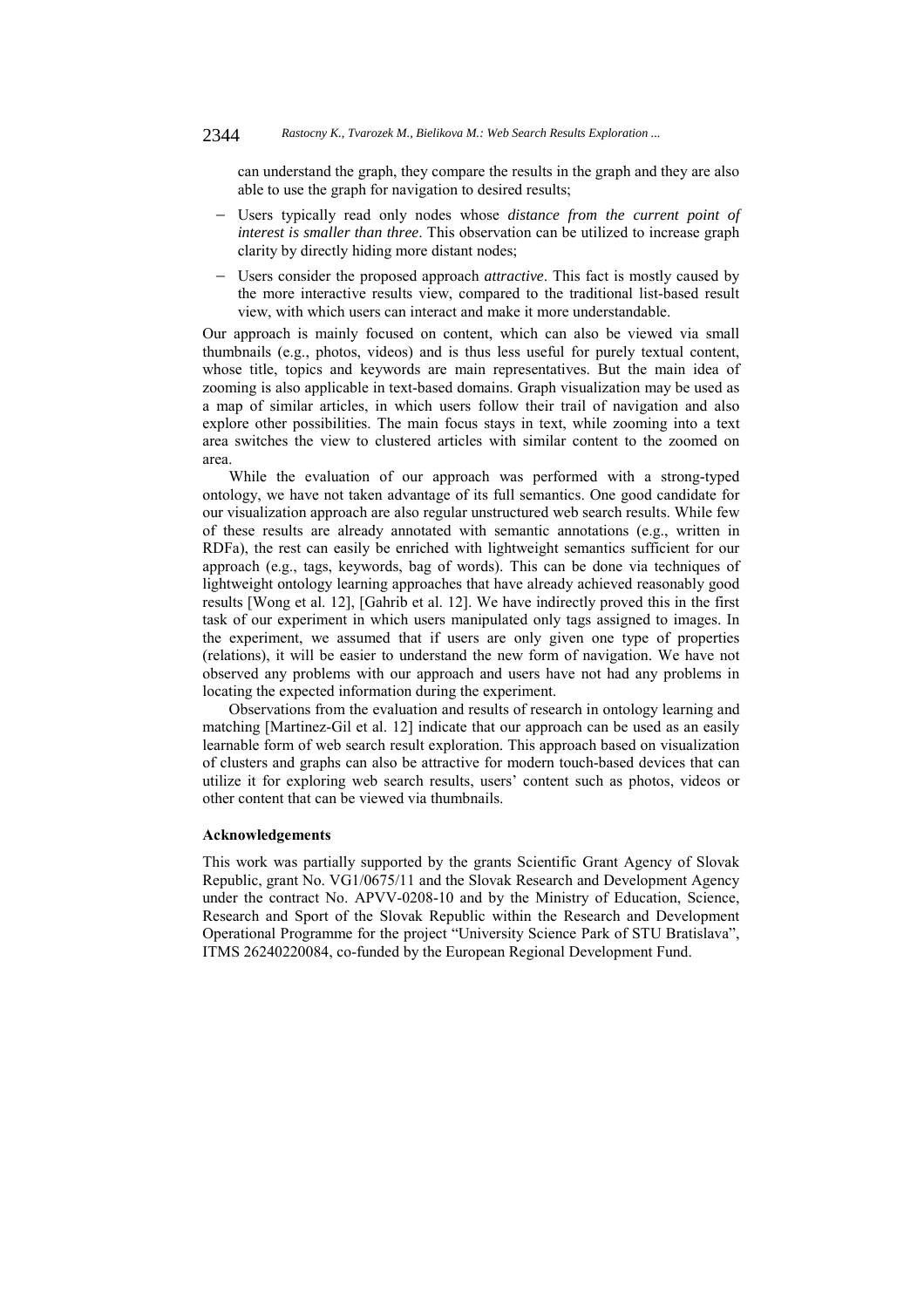## **References**

- [Ahmed et al. 09] Ahmed, S.; Park, S.; Jung, J.J.; Kang, S.: "A Personalized URL Re-ranking Method using Psychological User Browsing Characteristics"; Journal of Universal Computer Science, 15, 4 (2009), 926-940.
- [Barla 11] Barla, M.: "Towards Social-based User Modeling and Personalization"; Inf. Scien. and Technologies Bul. of the ACM Slovakia, 3, 1 (2011), 52-60.
- [Berners-lee et al. 06] Berners-lee, T.; Chen, Y.; Chilton, L.; Connolly, D.; Dhanaraj, R.; Hollenbach, J., Lerer, A.; Sheets, D.: "Tabulator: Exploring and Analyzing Linked Data on the Semantic Web"; Proc. 3rd Int. Sem. Web User Interaction Workshop, (2006), 6.
- [Boldi et al. 08] Boldi, P.; Bonchi, F.; Castillo, C.; Donato, D.; Gionis, A.; Vigna, S.: "The Query-Flow Graph: Model and Applications"; Proc. 17th ACM Conf. on Inf. and Knowledge Mining - CIKM'08, ACM Press, New York (2008), 609-618.
- [Boldi et al. 09] Boldi, P.; Bonchi, F.; Castillo, C.; Donato, D.; Vigna, S.: "Query Suggestions Using Query-Flow Graphs"; Proc. 2009 Workshop on Web Search Click Data - WSCD'09, ACM Press, New York (2009), 56-63.
- [Bordino et al. 10] Bordino, I.; Castillo, C.; Donato, D.; Gionis, A.: "Query Similarity by Projecting the Query-Flow Graph"; Proc. 33rd Int. ACM SIGIR Conf. on Res. and Dev. in Inf. Ret. - SIGIR'10, ACM Press, New York (2010), 515-522.
- [Bordogna and Pasi 09] Bordogna, G.; Pasi, G.: "Hierarchical-Hyperspherical Divisive Fuzzy C-Means (H2D-FCM) Clustering for Information Retrieval"; Proc. 2009 IEEE/WIC/ACM Int. Joint Conf. on Web Intelligence and Intelligent Agent Technology, IEEE, Washington, DC (2009), 614-621.
- [Bozzon et al. 11] Bozzon, A.; Brambilla, M.; Ceri, S.; Fraternali, P.; Vadacca, S.: "Exploratory Search in Multi-domain Information Spaces with Liquid Query"; Proc. 20th Int. Conf. Companion on World Wide Web - WWW'11, ACM Press, New York (2011), 189-192.
- [Broder 02] Broder, A.:"A Taxonomy of Web Search"; ACM SIGIR Forum, 36, 2 (2002), 3- 10.
- [Carpineto and Romano 12] Carpineto, C.; Romano, G.: "A Survey of Automatic Query Expansion in Information Retrieval"; ACM Computing Surveys, 44, 1 (2012), 1-50.
- [Dörk et al. 08] Dörk, M.; Carpendale, S.; Collins, C.; Williamson, C.: "VisGets: Coordinated Visualizations for Web-Based Information Exploration and Discovery"; IEEE Trans. on Visualization and Computer Graphics, 14, 6 (2008), 1205-1212.
- [Fagan 10] Fagan, J.C.: "Usability Studies of Faceted Browsing: A Literature Review"; Information Technology and Libraries (ITAL), 29, 2 (2010), 58-66.
- [Gahrib et al. 12] Gharib, T.F.; Badr, N.; Haridy, S.; Abraham, A.: "Enriching Ontology Concepts Based on Texts from WWW and Corpus"; Journal of Universal Computer Science, 18, 16 (2012), 2234-2251.
- [Hazman et al. 11] Hazman, M.R.; El-Beltagy, S.; Rafea, A.: "A Survey of Ontology Learning Approaches"; Int. Jour. of Computer Applications, 22, 9 (2011), 36-43.
- [Herman et al. 00] Herman, I.; Melancon, G.; Marshall, M.S.: "Graph Visualization and Navigation in Information Visualization: A survey"; IEEE Transactions on Visualization and Computer Graphics, 6, 1 (2000), 24-43.
- [Jansen et al. 00] Jansen, B.J.; Spink, A.; Saracevic, T.: "Real Life, Real Users, and Real Needs: a Study and Analysis of User Queries on the Web"'; Information Processing & Management, 36, 2 (2000), 207-227.
- [Jing et al. 06] Jing, F.; Wang, C.; Yao, Y.; Deng, K.; Zhang, L.; Ma, W.: "IGroup : Web Image Search Results Clustering"; Proc. 14th Annual ACM Int. Conf. on Multimedia - MULTIMEDIA'06, ACM Press, New York (2006), 377-384.
- [Lanzenberger et al. 10] Lanzenberger, M.; Sampson, J.; Rester, M.: "Ontology Visualization: Tools and Techniques for Visual Representation of Semi-Structured Meta-Data"; Journal of Universal Computer Science, 16, 7 (2010), 1036-1054.